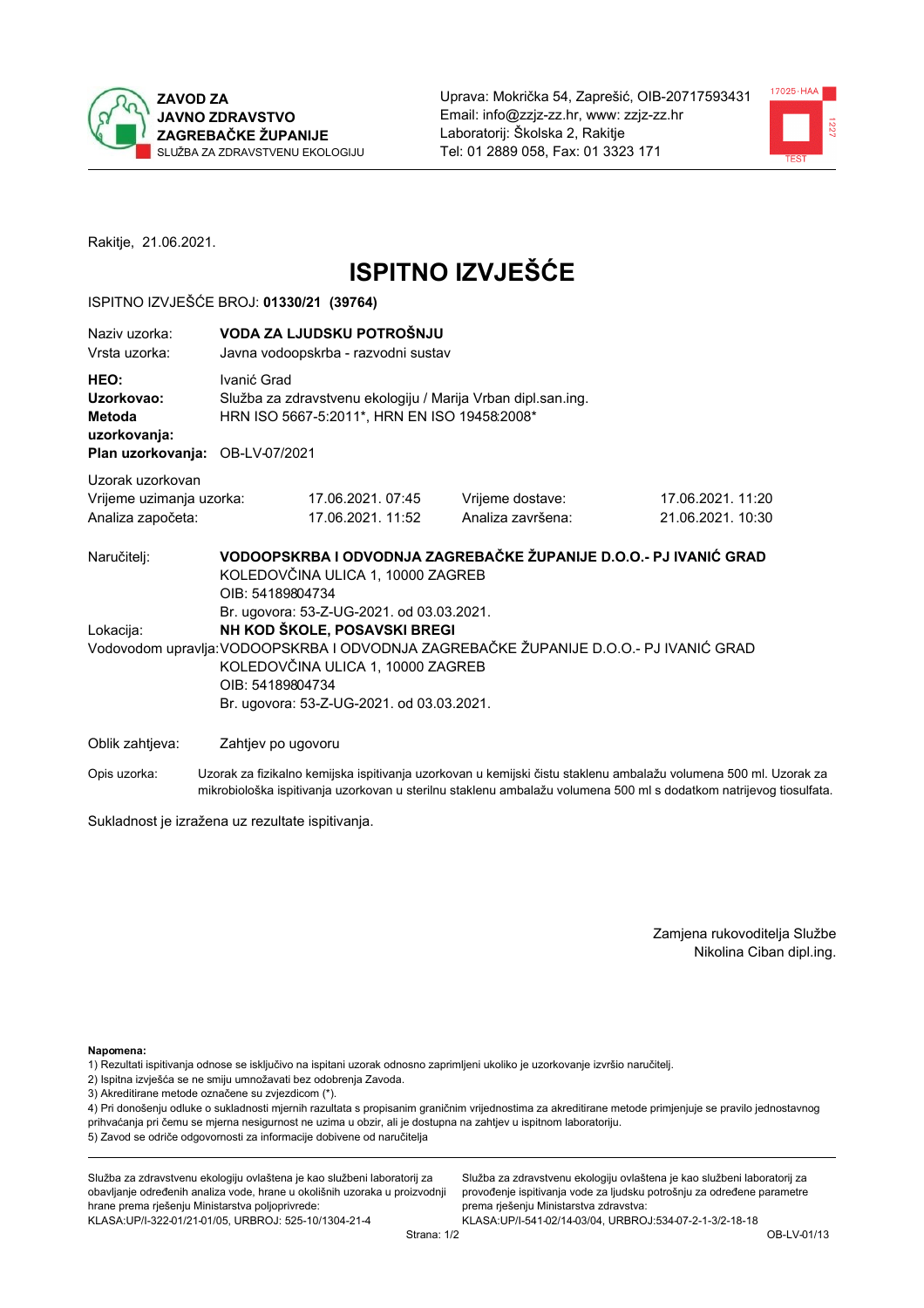## **REZULTATI ISPITIVANJA:**

| Pokazatelj                | <b>Metoda</b>                           | <b>MJ</b>                                | <b>Rezultatt</b> | <b>MDK**</b> | <b>Sukladno</b> |
|---------------------------|-----------------------------------------|------------------------------------------|------------------|--------------|-----------------|
| Temperatura               | Standard Methods 21st Ed.<br>2005.2550B | $\overline{C}$                           | 16,7             | 25           | DA              |
| Slobodni rezidualni klor  | HRN EN ISO 7393-2:2018*                 | $\overline{\text{mg/L}}$ Cl <sub>2</sub> | 0,09             | 0,5          | DA              |
| Boja                      | HRN EN ISO 7887:2012                    | mg/L Pt/Co skale                         | < 5              | 20           | DA              |
| Mutnoća                   | HRN EN ISO 7027-1:2016*                 | NTU jedinica                             | 0,25             | 4            | DA              |
| <b>Miris</b>              | HRN EN 1622:2008                        |                                          | bez              | bez          | DA              |
| Okus                      | HRN EN 1622:2008                        |                                          | bez              | bez          | DA              |
| pH                        | HRN EN ISO 10523:2012*                  | pH jedinica                              | 7,5              | $6.5 - 9.5$  | DA              |
| Temp.pri određivanju pH   |                                         | $\overline{c}$                           | 20,9             |              |                 |
| Elektrovodljivost         | HRN EN 27888:2008*                      | $\mu$ Scm <sup>-1</sup> pri 20°C         | 435              | 2.500        | DA              |
| Utrošak KMnO <sub>4</sub> | HRN EN ISO 8467:2001                    | mg/L $O_2$                               | 0,6              | 5,0          | DA              |
| Kloridi                   | HRN EN ISO 10304-1:2009*                | mg/L CI                                  | 10,1             | 250,0        | DA              |
| Nitriti                   | HRN EN ISO 10304-1:2009*                | mg/L $(NO2)$                             | < 0,050          | 0,50         | DA              |
| Nitrati                   | HRN EN ISO 10304-1:2009*                | mg/L $(NO3)$                             | 6,4              | 50           | DA              |
| Amonij                    | HRN ISO 7150-1:1998*                    | mg/L $(NH_{\lambda}^{\dagger})$          | < 0,05           | 0,50         | DA              |

trezultat izražen kao manje od (<) odnosi se na granicu kvantifikacije

\*\*maksimalno dozvoljena koncentracija

## Izjava o sukladnosti

Prema ispitanim parametrima uzorak vode JE SUKLADAN zahtjevima članka 5. Zakona o vodi za ljudsku potrošnju (NN 56/2013, 64/2015, 104/2017, 115/2018, 16/2020) i priloga I Pravilnika o parametrima sukladnosti, metodama analize, monitoringu i planovima sigurnosti vode za ljudsku potrošnju te načinu vođenja registra pravnih osoba koje obavljaju djelatnost javne vodoopskrbe (NN 125/2017, 39/2020).

> Rukovoditelj Odjela Nikolina Ciban dipl.ing.

# Odjel za mikrobiološka ispitivanja voda

# **REZULTATI ISPITIVANJA:**

| Pokazatelj             | <b>Metoda</b>           | <b>MJ</b>   | <b>Rezultat</b> | MDK** | <b>Sukladno</b> |
|------------------------|-------------------------|-------------|-----------------|-------|-----------------|
| Ukupni koliformi       | HRN EN ISO 9308-1:2014* | broj/100 mL |                 |       | DA              |
| Escherichia coli       | HRN EN ISO 9308-1:2014* | broj/100 mL |                 |       | DA              |
| Enterokoki             | HRN EN ISO 7899-2:2000* | broj/100 mL |                 |       | DA              |
| Aerobne bakt -36°C/48h | HRN EN ISO 6222:2000*   | broj/1 mL   |                 | 100   | DA              |
| Aerobne bakt -22°C/72h | HRN EN ISO 6222:2000*   | broj/1 mL   |                 | 100   | DA              |

\*\*maksimalno dozvoljena koncentracija

#### Izjava o sukladnosti

Prema ispitanim parametrima uzorak vode JE SUKLADAN zahtjevima članka 5. Zakona o vodi za ljudsku potrošnju (NN 56/2013, 64/2015, 104/2017, 115/2018, 16/2020) i priloga I Pravilnika o parametrima sukladnosti, metodama analize, monitoringu i planovima sigurnosti vode za ljudsku potrošnju te načinu vođenja registra pravnih osoba koje obavljaju djelatnost javne vodoopskrbe (NN 125/2017, 39/2020).

> Zamjena rukovoditelja Odjela Ivana Pulić Zelenika dipl.sanit.ing.

#### KRAJ ISPITNOG IZVJEŠĆA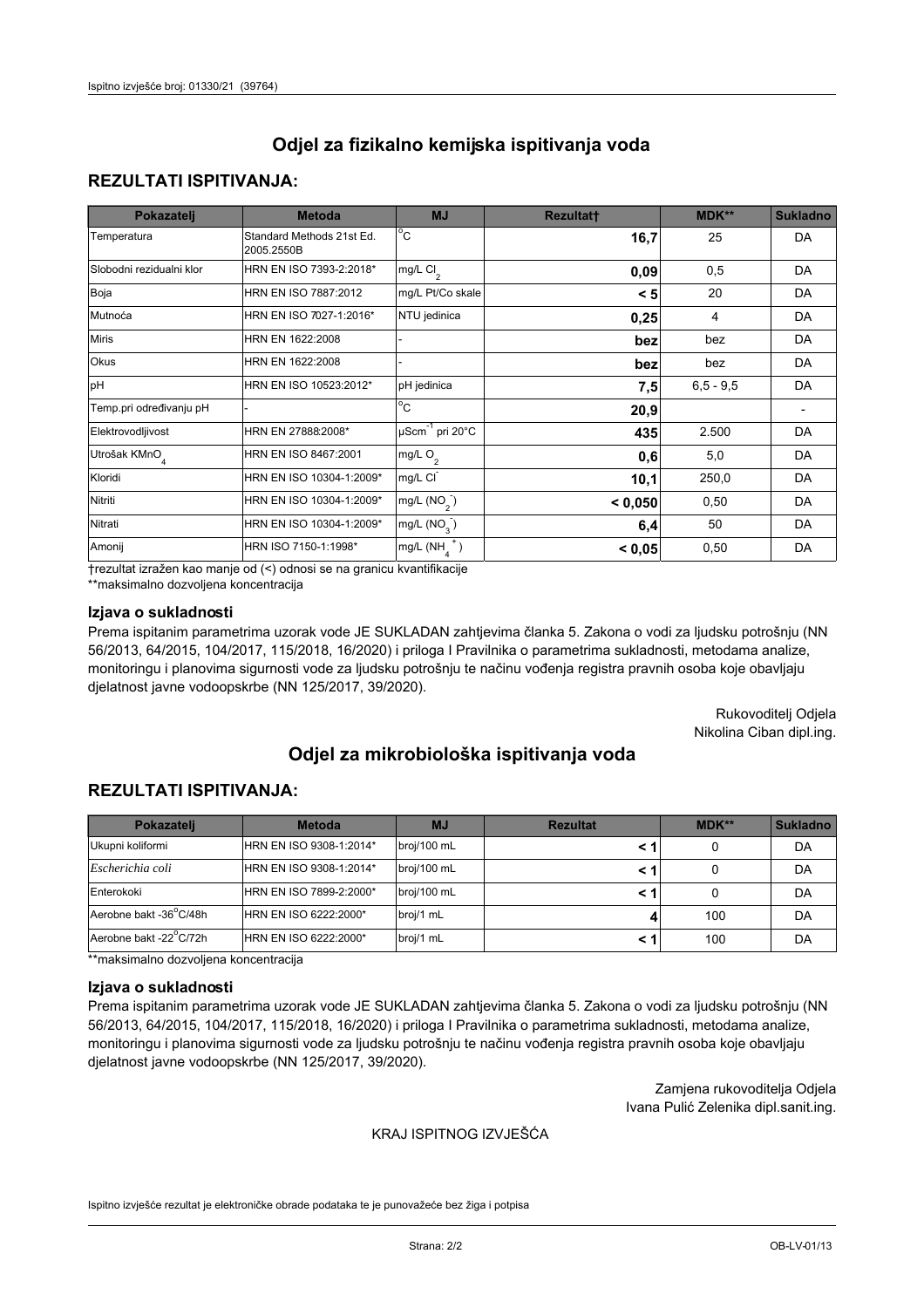



Rakitje, 21.06.2021.

# **ISPITNO IZVJEŠĆE**

## ISPITNO IZVJEŠĆE BROJ: 01331/21 (39765)

| Naziv uzorka:<br>Vrsta uzorka:                                                  | VODA ZA LJUDSKU POTROŠNJU<br>Javna vodoopskrba - razvodni sustav                                                                                                                                                                                                      |                                                                                                              |                                                                   |                                      |  |
|---------------------------------------------------------------------------------|-----------------------------------------------------------------------------------------------------------------------------------------------------------------------------------------------------------------------------------------------------------------------|--------------------------------------------------------------------------------------------------------------|-------------------------------------------------------------------|--------------------------------------|--|
| HEO:<br>Uzorkovao:<br>Metoda<br>uzorkovanja:<br>Plan uzorkovanja: OB-LV-07/2021 | Ivanić Grad                                                                                                                                                                                                                                                           | Služba za zdravstvenu ekologiju / Marija Vrban dipl.san.ing.<br>HRN ISO 5667-5:2011*, HRN EN ISO 19458:2008* |                                                                   |                                      |  |
| Uzorak uzorkovan<br>Vrijeme uzimanja uzorka:<br>Analiza započeta:               |                                                                                                                                                                                                                                                                       | 17.06.2021.08:05<br>17.06.2021. 11:53                                                                        | Vrijeme dostave:<br>Analiza završena:                             | 17.06.2021.11:20<br>21.06.2021.10:30 |  |
| Naručitelj:                                                                     | OIB: 54189804734                                                                                                                                                                                                                                                      | KOLEDOVČINA ULICA 1, 10000 ZAGREB                                                                            | VODOOPSKRBA I ODVODNJA ZAGREBAČKE ŽUPANIJE D.O.O.- PJ IVANIĆ GRAD |                                      |  |
| Lokacija:                                                                       | Br. ugovora: 53-Z-UG-2021. od 03.03.2021.<br>NH IVANIĆ GRAD, ŽERAVINEC<br>Vodovodom upravlja: VODOOPSKRBA I ODVODNJA ZAGREBAČKE ŽUPANIJE D.O.O.- PJ IVANIĆ GRAD<br>KOLEDOVČINA ULICA 1, 10000 ZAGREB<br>OIB: 54189804734<br>Br. ugovora: 53-Z-UG-2021. od 03.03.2021. |                                                                                                              |                                                                   |                                      |  |
| Oblik zahtjeva:                                                                 | Zahtjev po ugovoru                                                                                                                                                                                                                                                    |                                                                                                              |                                                                   |                                      |  |

Opis uzorka: Uzorak za fizikalno kemijska ispitivanja uzorkovan u kemijski čistu staklenu ambalažu volumena 500 ml. Uzorak za mikrobiološka ispitivanja uzorkovan u sterilnu staklenu ambalažu volumena 500 ml s dodatkom natrijevog tiosulfata.

Sukladnost je izražena uz rezultate ispitivanja.

Zamjena rukovoditelja Službe Nikolina Ciban dipl.ing.

Napomena:

- 1) Rezultati ispitivanja odnose se isključivo na ispitani uzorak odnosno zaprimljeni ukoliko je uzorkovanje izvršio naručitelj.
- 2) Ispitna izvješća se ne smiju umnožavati bez odobrenja Zavoda.
- 3) Akreditirane metode označene su zvjezdicom (\*).

4) Pri donošenju odluke o sukladnosti mjernih razultata s propisanim graničnim vrijednostima za akreditirane metode primjenjuje se pravilo jednostavnog prihvaćanja pri čemu se mjerna nesigurnost ne uzima u obzir, ali je dostupna na zahtjev u ispitnom laboratoriju. 5) Zavod se odriče odgovornosti za informacije dobivene od naručitelja

Služba za zdravstvenu ekologiju ovlaštena je kao službeni laboratorij za obavljanje određenih analiza vode, hrane u okolišnih uzoraka u proizvodnji hrane prema rješenju Ministarstva poljoprivrede: KLASA: UP/I-322-01/21-01/05, URBROJ: 525-10/1304-21-4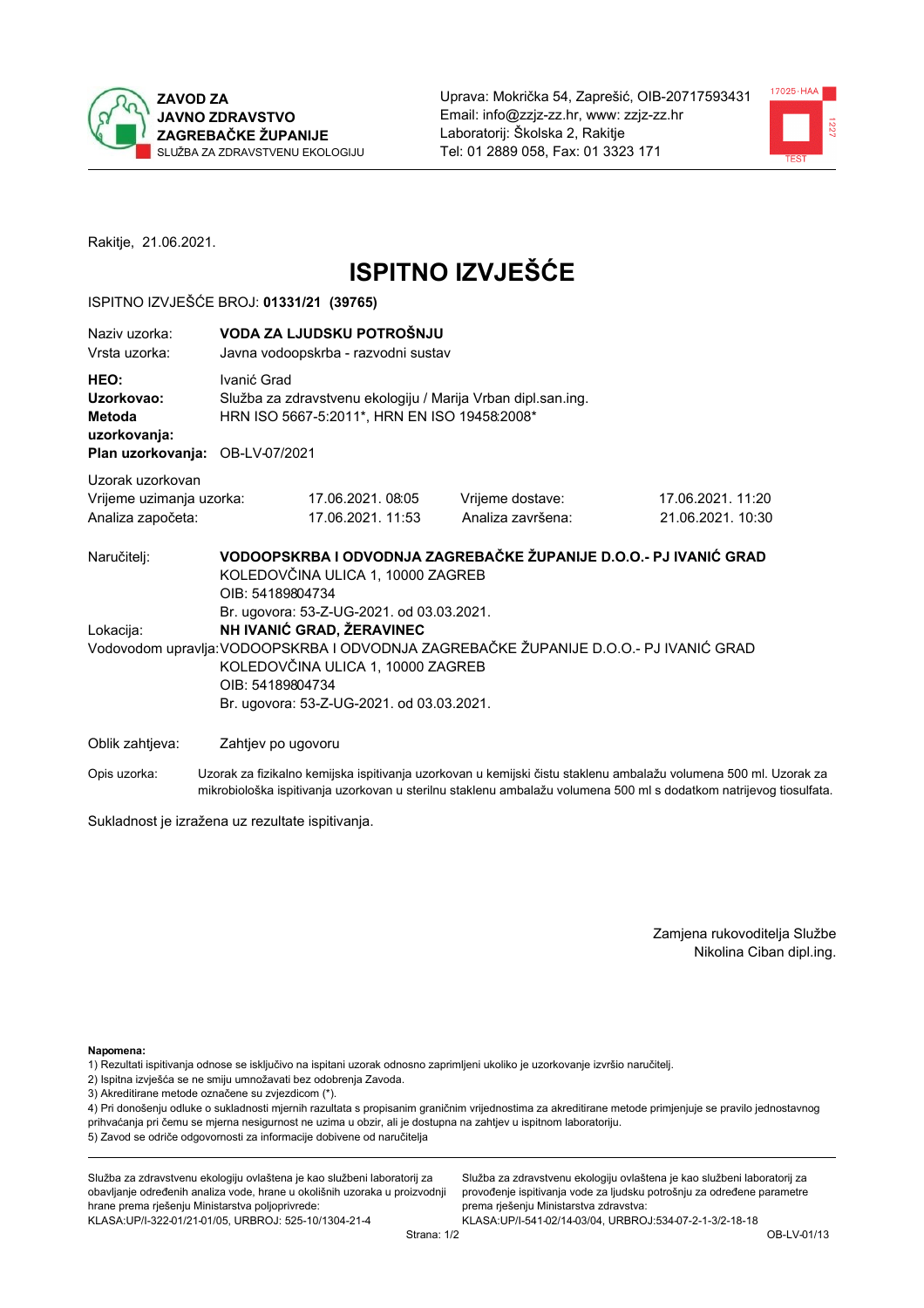## **REZULTATI ISPITIVANJA:**

| Pokazatelj                | <b>Metoda</b>                           | <b>MJ</b>                        | <b>Rezultatt</b> | MDK**       | <b>Sukladno</b> |
|---------------------------|-----------------------------------------|----------------------------------|------------------|-------------|-----------------|
| Temperatura               | Standard Methods 21st Ed.<br>2005.2550B | $^{\circ}$ C                     | 18,4             | 25          | DA              |
| Slobodni rezidualni klor  | HRN EN ISO 7393-2:2018*                 | mg/L $Cl2$                       | 0, 10            | 0,5         | DA              |
| Boja                      | HRN EN ISO 7887:2012                    | mg/L Pt/Co skale                 | < 5              | 20          | DA              |
| Mutnoća                   | HRN EN ISO 7027-1:2016*                 | NTU jedinica                     | 0,21             | 4           | DA              |
| <b>Miris</b>              | HRN EN 1622:2008                        |                                  | bez              | bez         | DA              |
| Okus                      | HRN EN 1622:2008                        |                                  | bez              | bez         | DA              |
| pH                        | HRN EN ISO 10523:2012*                  | pH jedinica                      | 7,4              | $6,5 - 9,5$ | DA              |
| Temp.pri određivanju pH   |                                         | $\overline{c}$                   | 20,8             |             |                 |
| Elektrovodljivost         | HRN EN 27888:2008*                      | $\mu$ Scm <sup>-1</sup> pri 20°C | 455              | 2.500       | DA              |
| Utrošak KMnO <sub>4</sub> | HRN EN ISO 8467:2001                    | mg/L O <sub>2</sub>              | 0,6              | 5,0         | DA              |
| Kloridi                   | HRN EN ISO 10304-1:2009*                | mg/L CI                          | 12,0             | 250,0       | DA              |
| Nitriti                   | HRN EN ISO 10304-1:2009*                | mg/L (NO <sub>2</sub> )          | < 0,050          | 0,50        | DA              |
| Nitrati                   | HRN EN ISO 10304-1:2009*                | mg/L (NO <sub>3</sub> )          | 6,6              | 50          | DA              |
| Amonij                    | HRN ISO 7150-1:1998*                    | $mg/L(NH_A^+)$                   | < 0,05           | 0,50        | DA              |

trezultat izražen kao manje od (<) odnosi se na granicu kvantifikacije

\*\*maksimalno dozvoljena koncentracija

### Izjava o sukladnosti

Prema ispitanim parametrima uzorak vode JE SUKLADAN zahtjevima članka 5. Zakona o vodi za ljudsku potrošnju (NN 56/2013, 64/2015, 104/2017, 115/2018, 16/2020) i priloga I Pravilnika o parametrima sukladnosti, metodama analize, monitoringu i planovima sigurnosti vode za ljudsku potrošnju te načinu vođenja registra pravnih osoba koje obavljaju djelatnost javne vodoopskrbe (NN 125/2017, 39/2020).

> Rukovoditelj Odjela Nikolina Ciban dipl.ing.

# Odjel za mikrobiološka ispitivanja voda

# **REZULTATI ISPITIVANJA:**

| Pokazatelj             | <b>Metoda</b>           | <b>MJ</b>   | <b>Rezultat</b> | <b>MDK**</b> | <b>Sukladno</b> |
|------------------------|-------------------------|-------------|-----------------|--------------|-----------------|
| Ukupni koliformi       | HRN EN ISO 9308-1:2014* | broj/100 mL |                 |              | DA              |
| Escherichia coli       | HRN EN ISO 9308-1:2014* | broj/100 mL |                 |              | DA              |
| Enterokoki             | HRN EN ISO 7899-2:2000* | broj/100 mL |                 |              | DA              |
| Aerobne bakt -36°C/48h | HRN EN ISO 6222:2000*   | broj/1 mL   |                 | 100          | DA              |
| Aerobne bakt -22°C/72h | HRN EN ISO 6222:2000*   | broj/1 mL   | 13              | 100          | DA              |

\*\*maksimalno dozvoljena koncentracija

#### Izjava o sukladnosti

Prema ispitanim parametrima uzorak vode JE SUKLADAN zahtjevima članka 5. Zakona o vodi za ljudsku potrošnju (NN 56/2013, 64/2015, 104/2017, 115/2018, 16/2020) i priloga I Pravilnika o parametrima sukladnosti, metodama analize, monitoringu i planovima sigurnosti vode za ljudsku potrošnju te načinu vođenja registra pravnih osoba koje obavljaju djelatnost javne vodoopskrbe (NN 125/2017, 39/2020).

> Zamjena rukovoditelja Odjela Ivana Pulić Zelenika dipl.sanit.ing.

### KRAJ ISPITNOG IZVJEŠĆA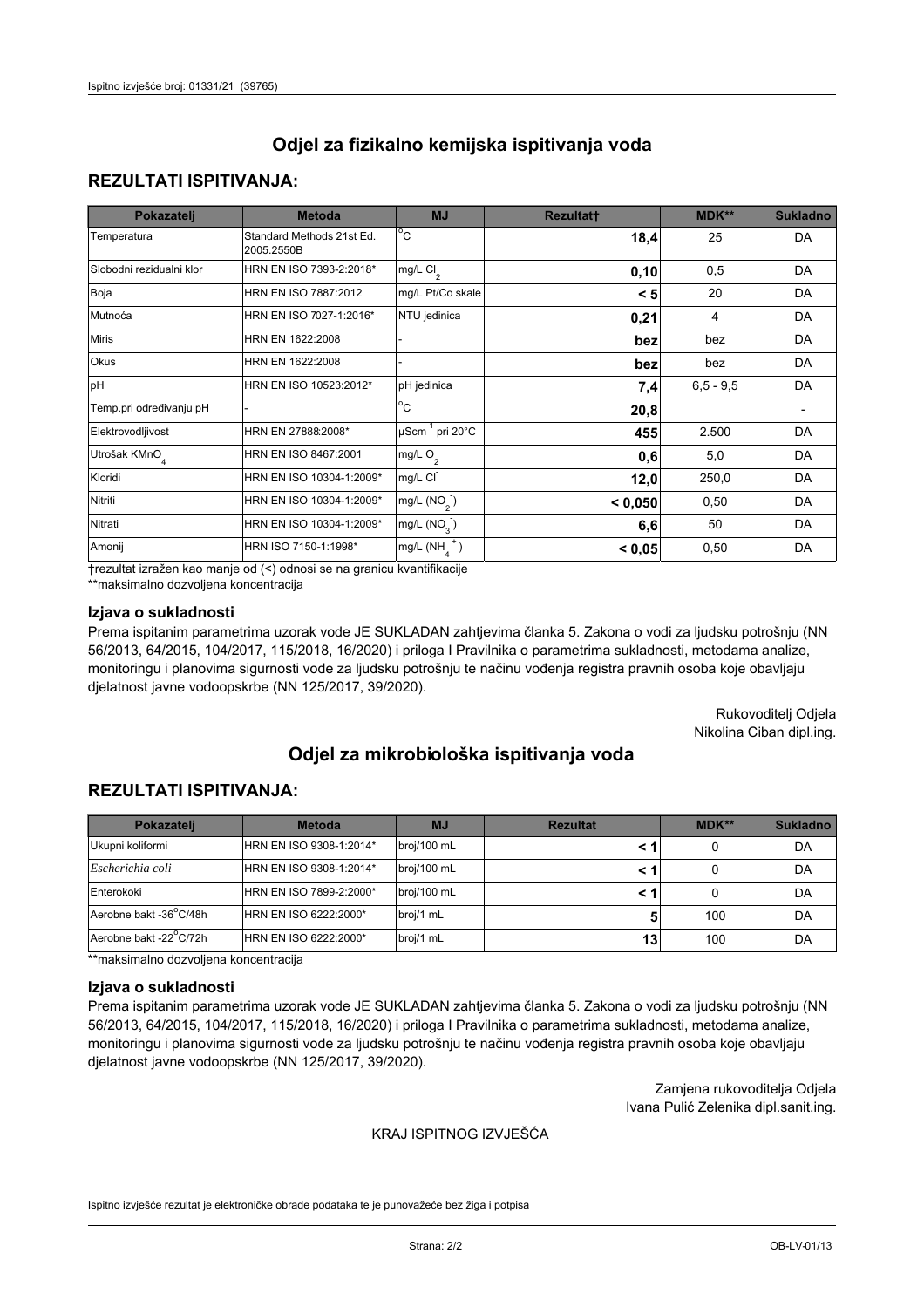



Rakitje, 21.06.2021.

# **ISPITNO IZVJEŠĆE**

## ISPITNO IZVJEŠĆE BROJ: 01332/21 (39766)

| Naziy uzorka:<br>Vrsta uzorka:                                                  |                                      | VODA ZA LJUDSKU POTROŠNJU<br>Javna vodoopskrba - razvodni sustav                                                                                                                      |                                                                                                                                                            |                                                                                                                  |  |  |
|---------------------------------------------------------------------------------|--------------------------------------|---------------------------------------------------------------------------------------------------------------------------------------------------------------------------------------|------------------------------------------------------------------------------------------------------------------------------------------------------------|------------------------------------------------------------------------------------------------------------------|--|--|
| HEO:<br>Uzorkovao:<br>Metoda<br>uzorkovanja:<br>Plan uzorkovanja: OB-LV-07/2021 |                                      | Ivanić Grad<br>Služba za zdravstvenu ekologiju / Marija Vrban dipl.san.ing.<br>HRN ISO 5667-5:2011*, HRN EN ISO 19458:2008*                                                           |                                                                                                                                                            |                                                                                                                  |  |  |
|                                                                                 |                                      |                                                                                                                                                                                       |                                                                                                                                                            |                                                                                                                  |  |  |
| Uzorak uzorkovan<br>Vrijeme uzimanja uzorka:<br>Analiza započeta:               |                                      | 17.06.2021.08:20<br>17.06.2021. 11:54                                                                                                                                                 | Vrijeme dostave:<br>Analiza završena:                                                                                                                      | 17.06.2021. 11:20<br>21.06.2021. 10:31                                                                           |  |  |
| Naručitelj:<br>Lokacija:                                                        | OIB: 54189804734<br>OIB: 54189804734 | KOLEDOVČINA ULICA 1, 10000 ZAGREB<br>Br. ugovora: 53-Z-UG-2021. od 03.03.2021.<br>PS KLOŠTAR IVANIĆ<br>KOLEDOVČINA ULICA 1, 10000 ZAGREB<br>Br. ugovora: 53-Z-UG-2021. od 03.03.2021. | VODOOPSKRBA I ODVODNJA ZAGREBAČKE ŽUPANIJE D.O.O.- PJ IVANIĆ GRAD<br>Vodovodom upravlja: VODOOPSKRBA I ODVODNJA ZAGREBAČKE ŽUPANIJE D.O.O.- PJ IVANIĆ GRAD |                                                                                                                  |  |  |
| Oblik zahtjeva:                                                                 | Zahtjev po ugovoru                   |                                                                                                                                                                                       |                                                                                                                                                            |                                                                                                                  |  |  |
| Opis uzorka:                                                                    |                                      |                                                                                                                                                                                       |                                                                                                                                                            | Uzorak za fizikalno kemijska ispitivanja uzorkovan u kemijski čistu staklenu ambalažu volumena 500 ml. Uzorak za |  |  |

mikrobiološka ispitivanja uzorkovan u sterilnu staklenu ambalažu volumena 500 ml s dodatkom natrijevog tiosulfata.

Sukladnost je izražena uz rezultate ispitivanja.

Zamjena rukovoditelja Službe Nikolina Ciban dipl.ing.

Napomena:

- 1) Rezultati ispitivanja odnose se isključivo na ispitani uzorak odnosno zaprimljeni ukoliko je uzorkovanje izvršio naručitelj.
- 2) Ispitna izvješća se ne smiju umnožavati bez odobrenja Zavoda.
- 3) Akreditirane metode označene su zvjezdicom (\*).

4) Pri donošenju odluke o sukladnosti mjernih razultata s propisanim graničnim vrijednostima za akreditirane metode primjenjuje se pravilo jednostavnog prihvaćanja pri čemu se mjerna nesigurnost ne uzima u obzir, ali je dostupna na zahtjev u ispitnom laboratoriju. 5) Zavod se odriče odgovornosti za informacije dobivene od naručitelja

Služba za zdravstvenu ekologiju ovlaštena je kao službeni laboratorij za obavljanje određenih analiza vode, hrane u okolišnih uzoraka u proizvodnji hrane prema rješenju Ministarstva poljoprivrede: KLASA: UP/I-322-01/21-01/05, URBROJ: 525-10/1304-21-4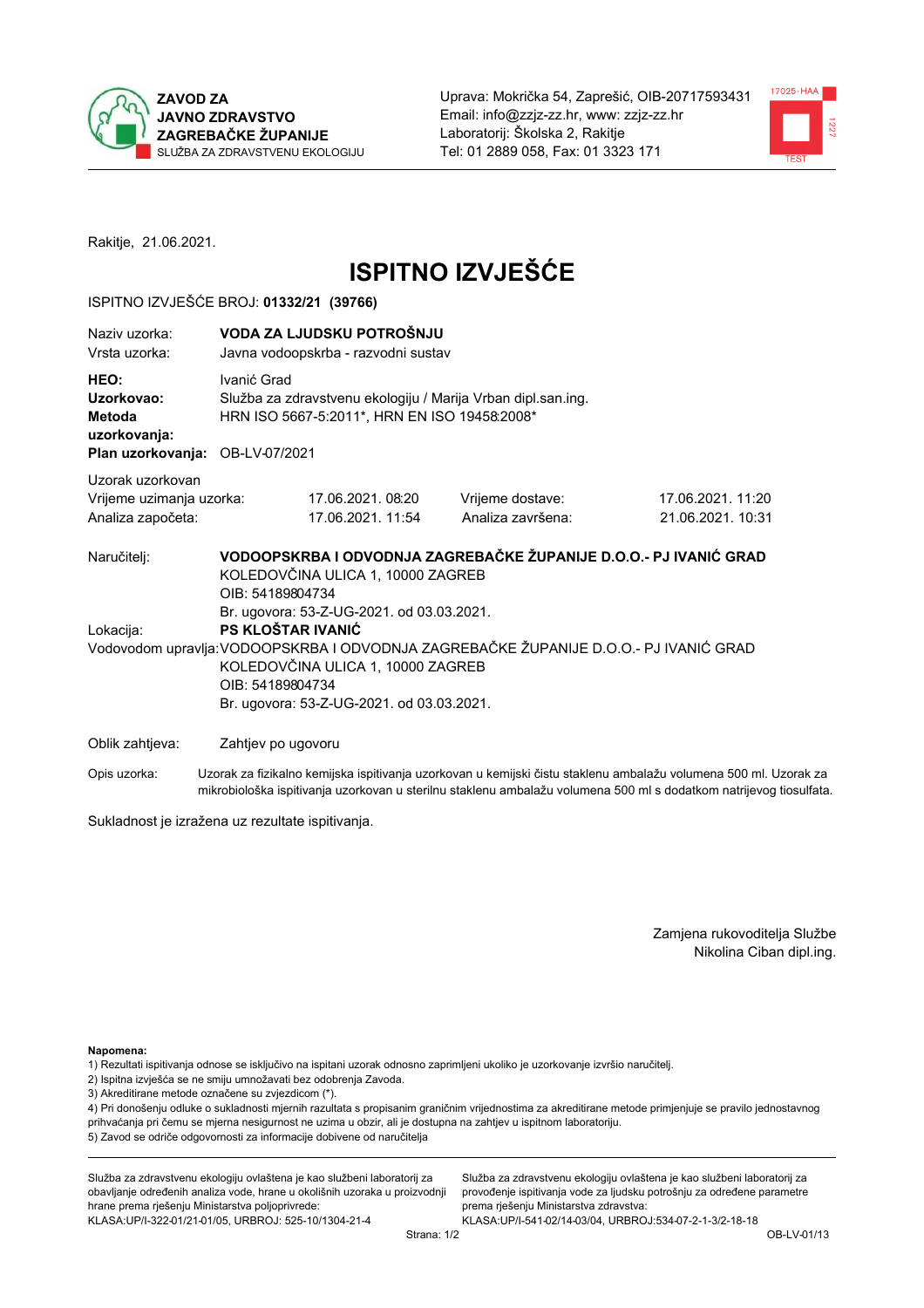## **REZULTATI ISPITIVANJA:**

| Pokazatelj                | <b>Metoda</b>                           | <b>MJ</b>                                | <b>Rezultatt</b> | <b>MDK**</b> | <b>Sukladno</b> |
|---------------------------|-----------------------------------------|------------------------------------------|------------------|--------------|-----------------|
| Temperatura               | Standard Methods 21st Ed.<br>2005.2550B | $\overline{C}$                           | 15,1             | 25           | DA              |
| Slobodni rezidualni klor  | HRN EN ISO 7393-2:2018*                 | $\overline{\text{mg/L}}$ Cl <sub>2</sub> | 0,21             | 0,5          | DA              |
| Boja                      | HRN EN ISO 7887:2012                    | mg/L Pt/Co skale                         | < 5              | 20           | DA              |
| Mutnoća                   | HRN EN ISO 7027-1:2016*                 | NTU jedinica                             | 0,28             | 4            | DA              |
| <b>Miris</b>              | HRN EN 1622:2008                        |                                          | bez              | bez          | DA              |
| Okus                      | HRN EN 1622:2008                        |                                          | bez              | bez          | DA              |
| pH                        | HRN EN ISO 10523:2012*                  | pH jedinica                              | 7,5              | $6.5 - 9.5$  | DA              |
| Temp.pri određivanju pH   |                                         | $\overline{c}$                           | 20,6             |              |                 |
| Elektrovodljivost         | HRN EN 27888:2008*                      | $\mu$ Scm <sup>-1</sup> pri 20°C         | 433              | 2.500        | DA              |
| Utrošak KMnO <sub>4</sub> | HRN EN ISO 8467:2001                    | mg/L $O_2$                               | 0,6              | 5,0          | DA              |
| Kloridi                   | HRN EN ISO 10304-1:2009*                | mg/L CI                                  | 9,9              | 250,0        | DA              |
| Nitriti                   | HRN EN ISO 10304-1:2009*                | mg/L (NO <sub>2</sub> )                  | < 0.050          | 0,50         | DA              |
| Nitrati                   | HRN EN ISO 10304-1:2009*                | mg/L $(NO3)$                             | 6,3              | 50           | DA              |
| Amonij                    | HRN ISO 7150-1:1998*                    | mg/L $(NH_{\lambda}^{\dagger})$          | < 0,05           | 0,50         | DA              |

trezultat izražen kao manje od (<) odnosi se na granicu kvantifikacije

\*\*maksimalno dozvoljena koncentracija

### Izjava o sukladnosti

Prema ispitanim parametrima uzorak vode JE SUKLADAN zahtjevima članka 5. Zakona o vodi za ljudsku potrošnju (NN 56/2013, 64/2015, 104/2017, 115/2018, 16/2020) i priloga I Pravilnika o parametrima sukladnosti, metodama analize, monitoringu i planovima sigurnosti vode za ljudsku potrošnju te načinu vođenja registra pravnih osoba koje obavljaju djelatnost javne vodoopskrbe (NN 125/2017, 39/2020).

> Rukovoditelj Odjela Nikolina Ciban dipl.ing.

# Odjel za mikrobiološka ispitivanja voda

# **REZULTATI ISPITIVANJA:**

| Pokazatelj             | <b>Metoda</b>           | <b>MJ</b>   | <b>Rezultat</b> | MDK** | <b>Sukladno</b> |
|------------------------|-------------------------|-------------|-----------------|-------|-----------------|
| Ukupni koliformi       | HRN EN ISO 9308-1:2014* | broj/100 mL |                 |       | DA              |
| Escherichia coli       | HRN EN ISO 9308-1:2014* | broj/100 mL |                 |       | DA              |
| Enterokoki             | HRN EN ISO 7899-2:2000* | broj/100 mL |                 |       | DA              |
| Aerobne bakt -36°C/48h | HRN EN ISO 6222:2000*   | broj/1 mL   |                 | 100   | DA              |
| Aerobne bakt -22°C/72h | HRN EN ISO 6222:2000*   | broj/1 mL   |                 | 100   | DA              |

\*\*maksimalno dozvoljena koncentracija

#### Izjava o sukladnosti

Prema ispitanim parametrima uzorak vode JE SUKLADAN zahtjevima članka 5. Zakona o vodi za ljudsku potrošnju (NN 56/2013, 64/2015, 104/2017, 115/2018, 16/2020) i priloga I Pravilnika o parametrima sukladnosti, metodama analize, monitoringu i planovima sigurnosti vode za ljudsku potrošnju te načinu vođenja registra pravnih osoba koje obavljaju djelatnost javne vodoopskrbe (NN 125/2017, 39/2020).

> Zamjena rukovoditelja Odjela Ivana Pulić Zelenika dipl.sanit.ing.

### KRAJ ISPITNOG IZVJEŠĆA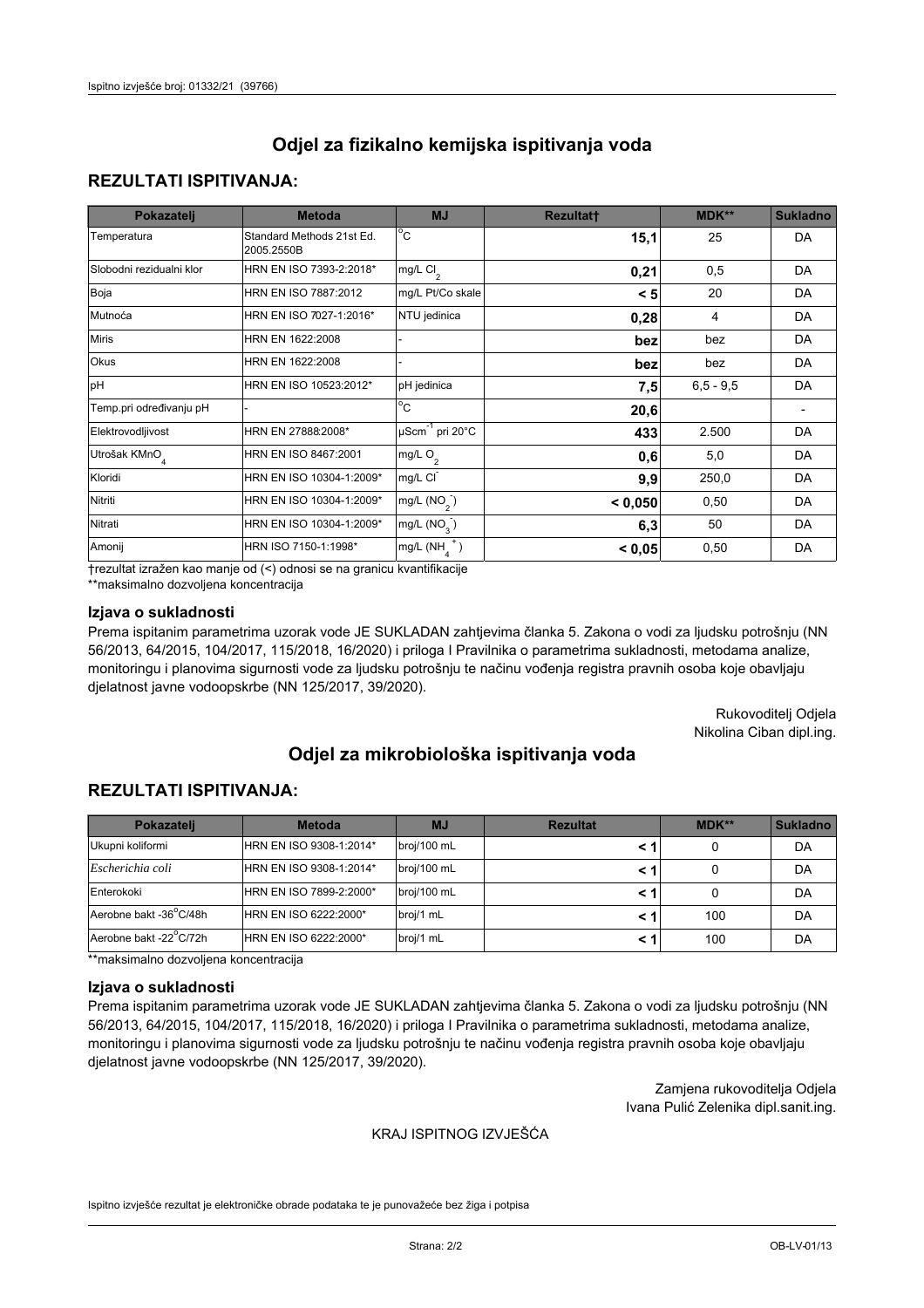



Rakitje, 21.06.2021.

# **ISPITNO IZVJEŠĆE**

## ISPITNO IZVJEŠĆE BROJ: 01333/21 (39767)

| Naziv uzorka:<br>Vrsta uzorka:                                                         | VODA ZA LJUDSKU POTROŠNJU<br>Javna vodoopskrba - razvodni sustav                                                                                                     |                                        |                                                                                                                                                            |                                      |
|----------------------------------------------------------------------------------------|----------------------------------------------------------------------------------------------------------------------------------------------------------------------|----------------------------------------|------------------------------------------------------------------------------------------------------------------------------------------------------------|--------------------------------------|
| HEO:<br>Uzorkovao:<br><b>Metoda</b><br>uzorkovanja:<br>Plan uzorkovanja: OB-LV-07/2021 | Ivanić Grad<br>Služba za zdravstvenu ekologiju / Marija Vrban dipl.san.ing.<br>HRN ISO 5667-5:2011*, HRN EN ISO 19458:2008*                                          |                                        |                                                                                                                                                            |                                      |
| Uzorak uzorkovan<br>Vrijeme uzimanja uzorka:<br>Analiza započeta:                      |                                                                                                                                                                      | 17.06.2021, 08:40<br>17.06.2021. 11:54 | Vrijeme dostave:<br>Analiza završena:                                                                                                                      | 17.06.2021.11:20<br>21.06.2021.10:31 |
| Naručitelj:<br>Lokacija:                                                               | KOLEDOVČINA ULICA 1, 10000 ZAGREB<br>OIB: 54189804734<br>Br. ugovora: 53-Z-UG-2021. od 03.03.2021.<br>NH KLOŠTAR IVANIĆ, CENTAR<br>KOLEDOVČINA ULICA 1, 10000 ZAGREB |                                        | VODOOPSKRBA I ODVODNJA ZAGREBAČKE ŽUPANIJE D.O.O.- PJ IVANIĆ GRAD<br>Vodovodom upravlja: VODOOPSKRBA I ODVODNJA ZAGREBAČKE ŽUPANIJE D.O.O.- PJ IVANIĆ GRAD |                                      |
| Oblik zahtjeva:                                                                        | OIB: 54189804734<br>Br. ugovora: 53-Z-UG-2021. od 03.03.2021.<br>Zahtjev po ugovoru                                                                                  |                                        |                                                                                                                                                            |                                      |

Opis uzorka: Uzorak za fizikalno kemijska ispitivanja uzorkovan u kemijski čistu staklenu ambalažu volumena 500 ml. Uzorak za mikrobiološka ispitivanja uzorkovan u sterilnu staklenu ambalažu volumena 500 ml s dodatkom natrijevog tiosulfata.

Sukladnost je izražena uz rezultate ispitivanja.

Zamjena rukovoditelja Službe Nikolina Ciban dipl.ing.

Napomena:

1) Rezultati ispitivanja odnose se isključivo na ispitani uzorak odnosno zaprimljeni ukoliko je uzorkovanje izvršio naručitelj.

- 2) Ispitna izvješća se ne smiju umnožavati bez odobrenja Zavoda.
- 3) Akreditirane metode označene su zvjezdicom (\*).

4) Pri donošenju odluke o sukladnosti mjernih razultata s propisanim graničnim vrijednostima za akreditirane metode primjenjuje se pravilo jednostavnog prihvaćanja pri čemu se mjerna nesigurnost ne uzima u obzir, ali je dostupna na zahtjev u ispitnom laboratoriju. 5) Zavod se odriče odgovornosti za informacije dobivene od naručitelja

Služba za zdravstvenu ekologiju ovlaštena je kao službeni laboratorij za obavljanje određenih analiza vode, hrane u okolišnih uzoraka u proizvodnji hrane prema rješenju Ministarstva poljoprivrede: KLASA: UP/I-322-01/21-01/05, URBROJ: 525-10/1304-21-4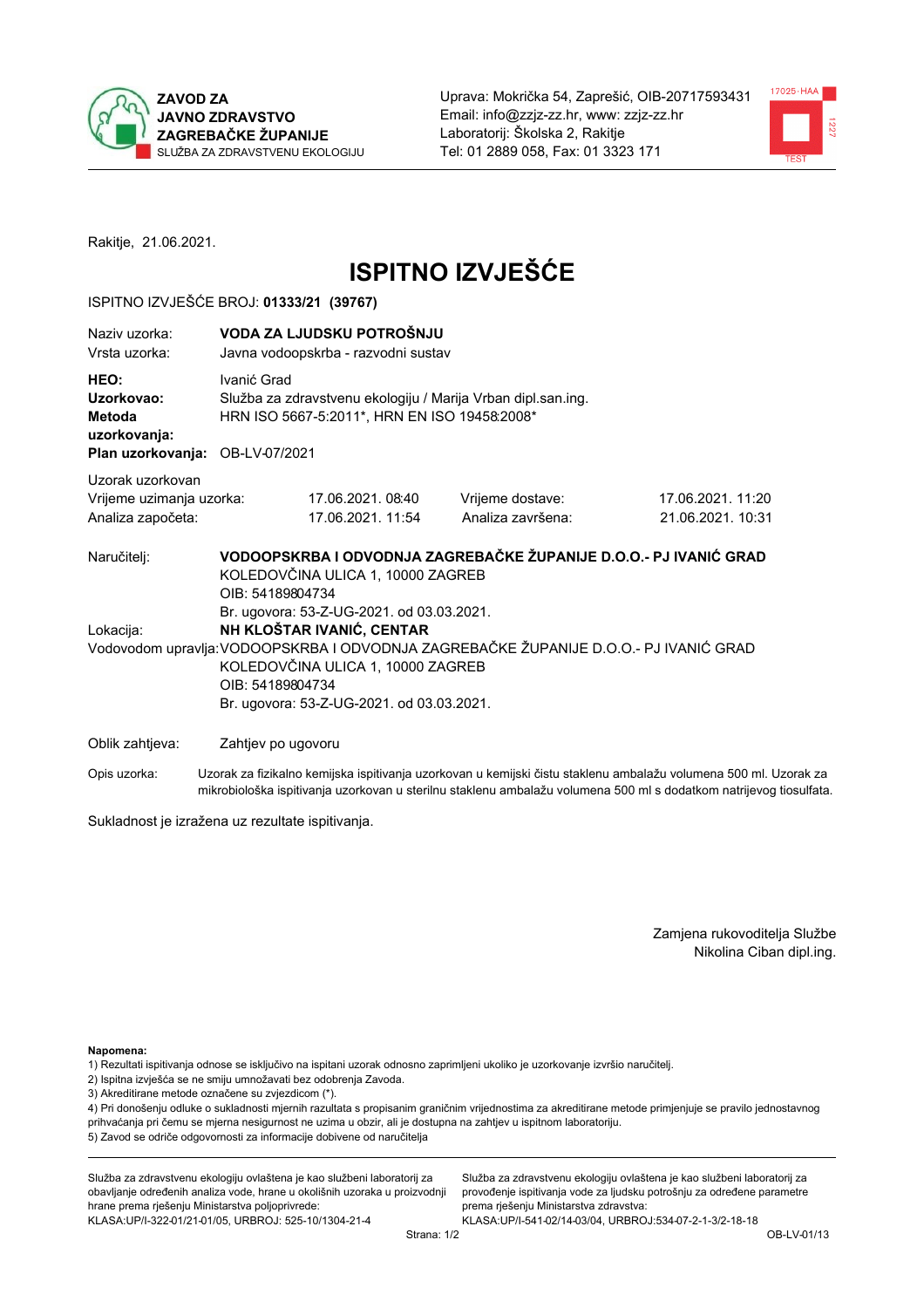# **REZULTATI ISPITIVANJA:**

| Pokazatelj                | <b>Metoda</b>                           | <b>MJ</b>                        | <b>Rezultatt</b> | MDK**       | <b>Sukladno</b> |
|---------------------------|-----------------------------------------|----------------------------------|------------------|-------------|-----------------|
| Temperatura               | Standard Methods 21st Ed.<br>2005.2550B | $^{\circ}$ C                     | 16,8             | 25          | DA              |
| Slobodni rezidualni klor  | HRN EN ISO 7393-2:2018*                 | mg/L $Cl2$                       | 0,13             | 0,5         | DA              |
| Boja                      | HRN EN ISO 7887:2012                    | mg/L Pt/Co skale                 | < 5              | 20          | DA              |
| Mutnoća                   | HRN EN ISO 7027-1:2016*                 | NTU jedinica                     | 0,22             | 4           | DA              |
| <b>Miris</b>              | HRN EN 1622:2008                        |                                  | bez              | bez         | DA              |
| Okus                      | HRN EN 1622:2008                        |                                  | bez              | bez         | DA              |
| pH                        | HRN EN ISO 10523:2012*                  | pH jedinica                      | 7,4              | $6,5 - 9,5$ | DA              |
| Temp.pri određivanju pH   |                                         | $\overline{c}$                   | 20,6             |             |                 |
| Elektrovodljivost         | HRN EN 27888:2008*                      | $\mu$ Scm <sup>-1</sup> pri 20°C | 449              | 2.500       | DA              |
| Utrošak KMnO <sub>4</sub> | HRN EN ISO 8467:2001                    | mg/L O <sub>2</sub>              | 0,6              | 5,0         | DA              |
| Kloridi                   | HRN EN ISO 10304-1:2009*                | mg/L CI                          | 11,0             | 250,0       | DA              |
| Nitriti                   | HRN EN ISO 10304-1:2009*                | mg/L (NO <sub>2</sub> )          | < 0,050          | 0,50        | DA              |
| Nitrati                   | HRN EN ISO 10304-1:2009*                | mg/L (NO <sub>3</sub> )          | 6,4              | 50          | DA              |
| Amonij                    | HRN ISO 7150-1:1998*                    | $mg/L(NH_A^+)$                   | < 0,05           | 0,50        | DA              |

trezultat izražen kao manje od (<) odnosi se na granicu kvantifikacije

\*\*maksimalno dozvoljena koncentracija

### Izjava o sukladnosti

Prema ispitanim parametrima uzorak vode JE SUKLADAN zahtjevima članka 5. Zakona o vodi za ljudsku potrošnju (NN 56/2013, 64/2015, 104/2017, 115/2018, 16/2020) i priloga I Pravilnika o parametrima sukladnosti, metodama analize, monitoringu i planovima sigurnosti vode za ljudsku potrošnju te načinu vođenja registra pravnih osoba koje obavljaju djelatnost javne vodoopskrbe (NN 125/2017, 39/2020).

> Rukovoditelj Odjela Nikolina Ciban dipl.ing.

# Odjel za mikrobiološka ispitivanja voda

# **REZULTATI ISPITIVANJA:**

| Pokazatelj             | <b>Metoda</b>           | <b>MJ</b>   | <b>Rezultat</b> | MDK** | <b>Sukladno</b> |
|------------------------|-------------------------|-------------|-----------------|-------|-----------------|
| Ukupni koliformi       | HRN EN ISO 9308-1:2014* | broj/100 mL |                 |       | DA              |
| Escherichia coli       | HRN EN ISO 9308-1:2014* | broj/100 mL |                 |       | DA              |
| Enterokoki             | HRN EN ISO 7899-2:2000* | broj/100 mL |                 |       | DA              |
| Aerobne bakt -36°C/48h | HRN EN ISO 6222:2000*   | broj/1 mL   |                 | 100   | DA              |
| Aerobne bakt -22°C/72h | HRN EN ISO 6222:2000*   | broj/1 mL   |                 | 100   | DA              |

\*\*maksimalno dozvoljena koncentracija

#### Izjava o sukladnosti

Prema ispitanim parametrima uzorak vode JE SUKLADAN zahtjevima članka 5. Zakona o vodi za ljudsku potrošnju (NN 56/2013, 64/2015, 104/2017, 115/2018, 16/2020) i priloga I Pravilnika o parametrima sukladnosti, metodama analize, monitoringu i planovima sigurnosti vode za ljudsku potrošnju te načinu vođenja registra pravnih osoba koje obavljaju djelatnost javne vodoopskrbe (NN 125/2017, 39/2020).

> Zamjena rukovoditelja Odjela Ivana Pulić Zelenika dipl.sanit.ing.

### KRAJ ISPITNOG IZVJEŠĆA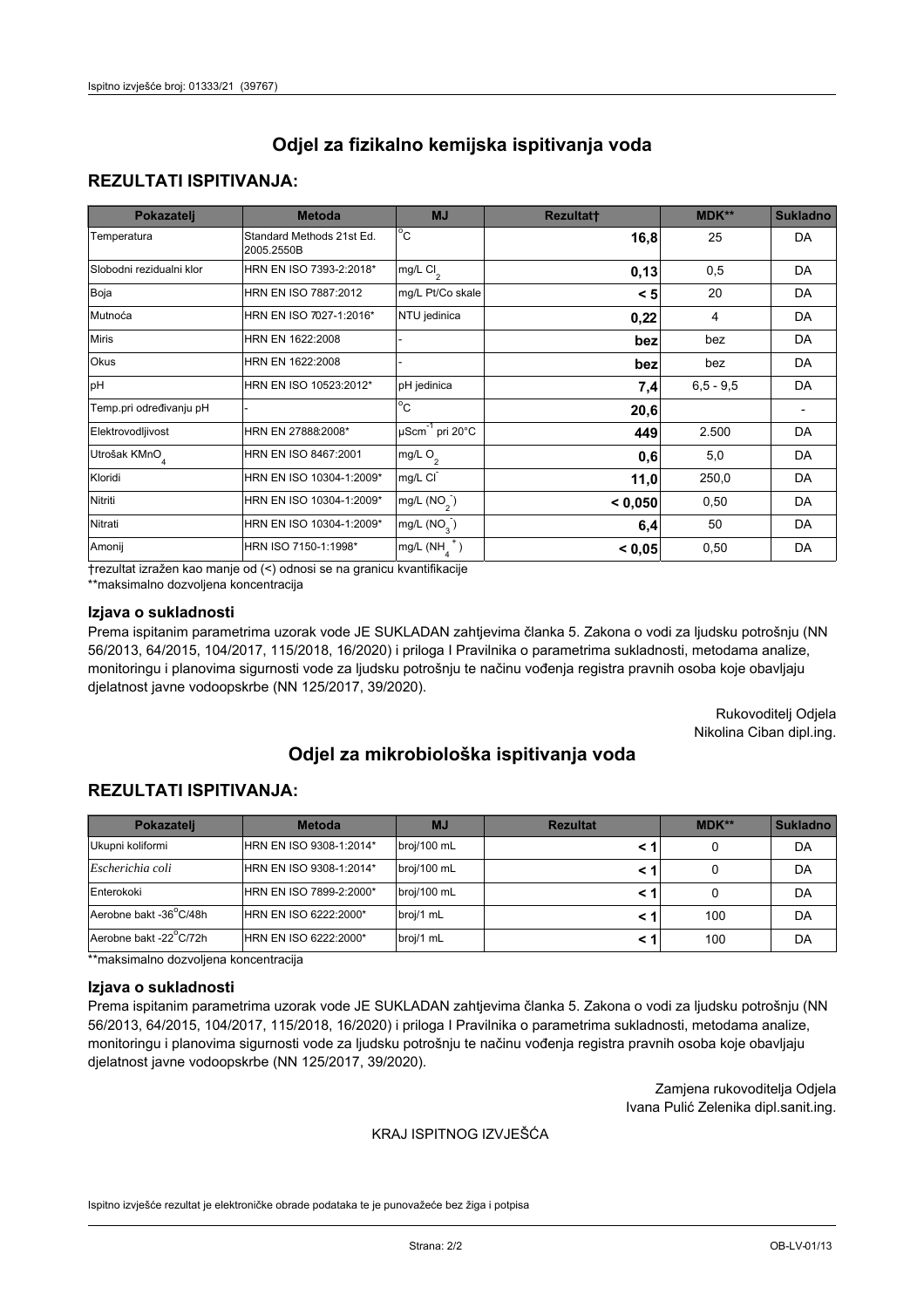



Rakitje, 21.06.2021.

# **ISPITNO IZVJEŠĆE**

## ISPITNO IZVJEŠĆE BROJ: 01334/21 (39768)

| Naziv uzorka:<br>Vrsta uzorka:                                                  |                                      | VODA ZA LJUDSKU POTROŠNJU<br>Javna vodoopskrba - razvodni sustav                                                                                                                       |                                                                                                                                                            |                                                                                                                  |  |  |  |
|---------------------------------------------------------------------------------|--------------------------------------|----------------------------------------------------------------------------------------------------------------------------------------------------------------------------------------|------------------------------------------------------------------------------------------------------------------------------------------------------------|------------------------------------------------------------------------------------------------------------------|--|--|--|
| HEO:<br>Uzorkovao:<br>Metoda<br>uzorkovanja:<br>Plan uzorkovanja: OB-LV-07/2021 | Ivanić Grad                          | Služba za zdravstvenu ekologiju / Marija Vrban dipl.san.ing.<br>HRN ISO 5667-5:2011*, HRN EN ISO 19458:2008*                                                                           |                                                                                                                                                            |                                                                                                                  |  |  |  |
| Uzorak uzorkovan                                                                |                                      |                                                                                                                                                                                        |                                                                                                                                                            |                                                                                                                  |  |  |  |
| Vrijeme uzimanja uzorka:<br>Analiza započeta:                                   |                                      | 17.06.2021.08:50<br>17.06.2021.11:55                                                                                                                                                   | Vrijeme dostave:<br>Analiza završena:                                                                                                                      | 17.06.2021. 11:20<br>21.06.2021. 10:31                                                                           |  |  |  |
| Naručitelj:<br>Lokacija:                                                        | OIB: 54189804734<br>OIB: 54189804734 | KOLEDOVČINA ULICA 1, 10000 ZAGREB<br>Br. ugovora: 53-Z-UG-2021. od 03.03.2021.<br>SOBOČANI REZERVOAR<br>KOLEDOVČINA ULICA 1, 10000 ZAGREB<br>Br. ugovora: 53-Z-UG-2021. od 03.03.2021. | VODOOPSKRBA I ODVODNJA ZAGREBAČKE ŽUPANIJE D.O.O.- PJ IVANIĆ GRAD<br>Vodovodom upravlja: VODOOPSKRBA I ODVODNJA ZAGREBAČKE ŽUPANIJE D.O.O.- PJ IVANIĆ GRAD |                                                                                                                  |  |  |  |
| Oblik zahtjeva:                                                                 | Zahtjev po ugovoru                   |                                                                                                                                                                                        |                                                                                                                                                            |                                                                                                                  |  |  |  |
| Opis uzorka:                                                                    |                                      |                                                                                                                                                                                        |                                                                                                                                                            | Uzorak za fizikalno kemijska ispitivanja uzorkovan u kemijski čistu staklenu ambalažu volumena 500 ml. Uzorak za |  |  |  |

mikrobiološka ispitivanja uzorkovan u sterilnu staklenu ambalažu volumena 500 ml s dodatkom natrijevog tiosulfata.

Sukladnost je izražena uz rezultate ispitivanja.

Zamjena rukovoditelja Službe Nikolina Ciban dipl.ing.

Napomena:

1) Rezultati ispitivanja odnose se isključivo na ispitani uzorak odnosno zaprimljeni ukoliko je uzorkovanje izvršio naručitelj.

- 2) Ispitna izvješća se ne smiju umnožavati bez odobrenja Zavoda.
- 3) Akreditirane metode označene su zvjezdicom (\*).

4) Pri donošenju odluke o sukladnosti mjernih razultata s propisanim graničnim vrijednostima za akreditirane metode primjenjuje se pravilo jednostavnog prihvaćanja pri čemu se mjerna nesigurnost ne uzima u obzir, ali je dostupna na zahtjev u ispitnom laboratoriju. 5) Zavod se odriče odgovornosti za informacije dobivene od naručitelja

Služba za zdravstvenu ekologiju ovlaštena je kao službeni laboratorij za obavljanje određenih analiza vode, hrane u okolišnih uzoraka u proizvodnji hrane prema rješenju Ministarstva poljoprivrede: KLASA: UP/I-322-01/21-01/05, URBROJ: 525-10/1304-21-4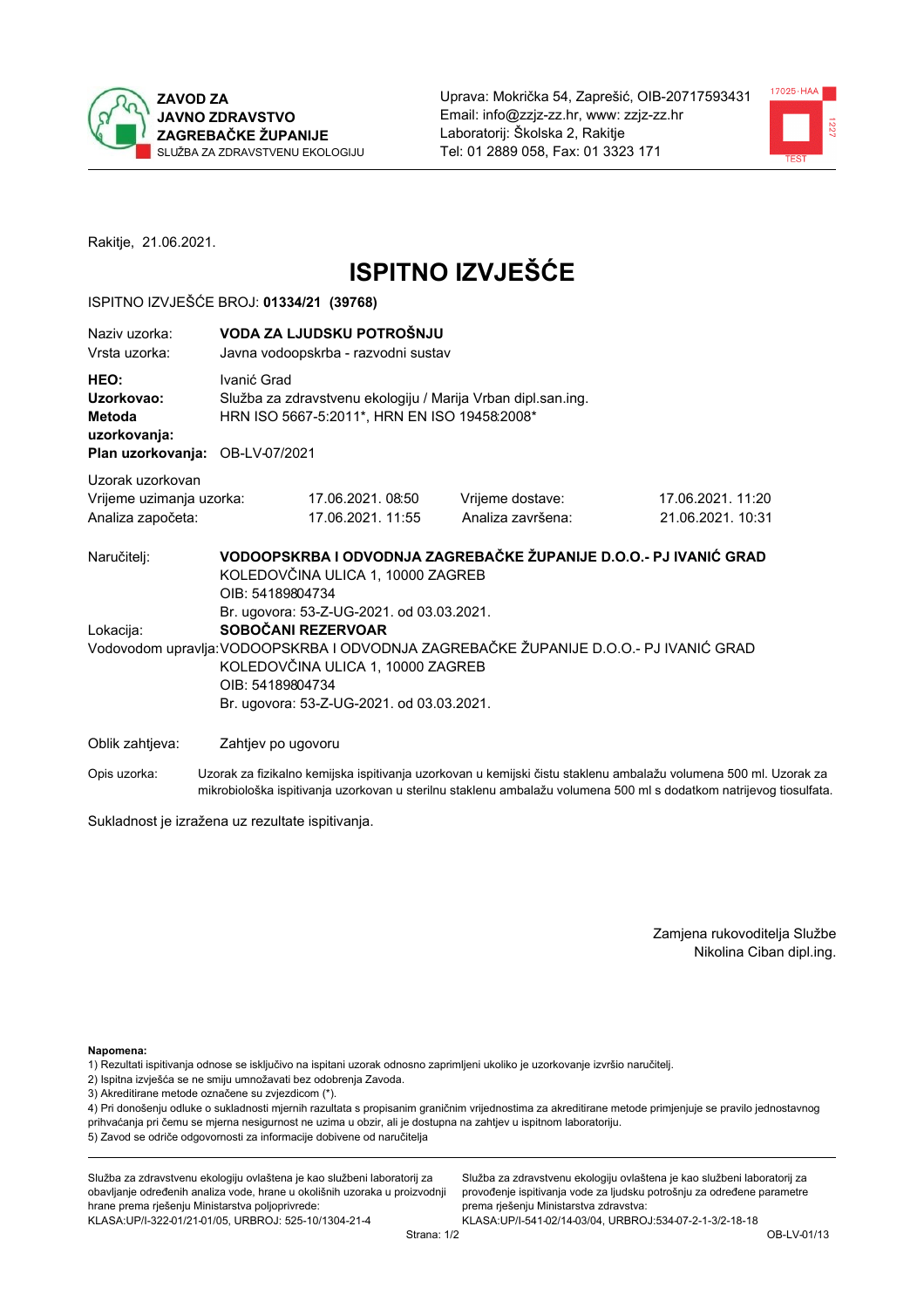## **REZULTATI ISPITIVANJA:**

| Pokazatelj                | <b>Metoda</b>                           | <b>MJ</b>                                | <b>Rezultatt</b> | <b>MDK**</b> | <b>Sukladno</b> |
|---------------------------|-----------------------------------------|------------------------------------------|------------------|--------------|-----------------|
| Temperatura               | Standard Methods 21st Ed.<br>2005.2550B | $\overline{C}$                           | 14,3             | 25           | DA              |
| Slobodni rezidualni klor  | HRN EN ISO 7393-2:2018*                 | $\overline{\text{mg/L}}$ Cl <sub>2</sub> | 0,18             | 0,5          | DA              |
| Boja                      | HRN EN ISO 7887:2012                    | mg/L Pt/Co skale                         | < 5              | 20           | DA              |
| Mutnoća                   | HRN EN ISO 7027-1:2016*                 | NTU jedinica                             | 0,28             | 4            | DA              |
| <b>Miris</b>              | HRN EN 1622:2008                        |                                          | bez              | bez          | DA              |
| Okus                      | HRN EN 1622:2008                        |                                          | bez              | bez          | DA              |
| pH                        | HRN EN ISO 10523:2012*                  | pH jedinica                              | 7,4              | $6.5 - 9.5$  | DA              |
| Temp.pri određivanju pH   |                                         | $\overline{c}$                           | 20,5             |              |                 |
| Elektrovodljivost         | HRN EN 27888:2008*                      | $\mu$ Scm <sup>-1</sup> pri 20°C         | 450              | 2.500        | DA              |
| Utrošak KMnO <sub>4</sub> | HRN EN ISO 8467:2001                    | mg/L $O_2$                               | 0,6              | 5,0          | DA              |
| Kloridi                   | HRN EN ISO 10304-1:2009*                | mg/L CI                                  | 11,3             | 250,0        | DA              |
| Nitriti                   | HRN EN ISO 10304-1:2009*                | mg/L $(NO2)$                             | < 0,050          | 0,50         | DA              |
| Nitrati                   | HRN EN ISO 10304-1:2009*                | mg/L $(NO3)$                             | 6,4              | 50           | DA              |
| Amonij                    | HRN ISO 7150-1:1998*                    | mg/L $(NH_{\lambda}^{\dagger})$          | < 0,05           | 0,50         | DA              |

trezultat izražen kao manje od (<) odnosi se na granicu kvantifikacije

\*\*maksimalno dozvoljena koncentracija

### Izjava o sukladnosti

Prema ispitanim parametrima uzorak vode JE SUKLADAN zahtjevima članka 5. Zakona o vodi za ljudsku potrošnju (NN 56/2013, 64/2015, 104/2017, 115/2018, 16/2020) i priloga I Pravilnika o parametrima sukladnosti, metodama analize, monitoringu i planovima sigurnosti vode za ljudsku potrošnju te načinu vođenja registra pravnih osoba koje obavljaju djelatnost javne vodoopskrbe (NN 125/2017, 39/2020).

> Rukovoditelj Odjela Nikolina Ciban dipl.ing.

# Odjel za mikrobiološka ispitivanja voda

# **REZULTATI ISPITIVANJA:**

| Pokazateli             | <b>Metoda</b>           | <b>MJ</b>   | <b>Rezultat</b> | MDK** | <b>Sukladno</b> |
|------------------------|-------------------------|-------------|-----------------|-------|-----------------|
| Ukupni koliformi       | HRN EN ISO 9308-1:2014* | broj/100 mL |                 |       | DA              |
| Escherichia coli       | HRN EN ISO 9308-1:2014* | broj/100 mL |                 |       | DA              |
| Enterokoki             | HRN EN ISO 7899-2:2000* | broj/100 mL |                 |       | DA              |
| Aerobne bakt -36°C/48h | HRN EN ISO 6222:2000*   | broj/1 mL   | 25              | 100   | DA              |
| Aerobne bakt -22°C/72h | HRN EN ISO 6222:2000*   | broj/1 mL   | 17              | 100   | DA              |

\*\*maksimalno dozvoljena koncentracija

#### Izjava o sukladnosti

Prema ispitanim parametrima uzorak vode JE SUKLADAN zahtjevima članka 5. Zakona o vodi za ljudsku potrošnju (NN 56/2013, 64/2015, 104/2017, 115/2018, 16/2020) i priloga I Pravilnika o parametrima sukladnosti, metodama analize, monitoringu i planovima sigurnosti vode za ljudsku potrošnju te načinu vođenja registra pravnih osoba koje obavljaju djelatnost javne vodoopskrbe (NN 125/2017, 39/2020).

> Zamjena rukovoditelja Odjela Ivana Pulić Zelenika dipl.sanit.ing.

### KRAJ ISPITNOG IZVJEŠĆA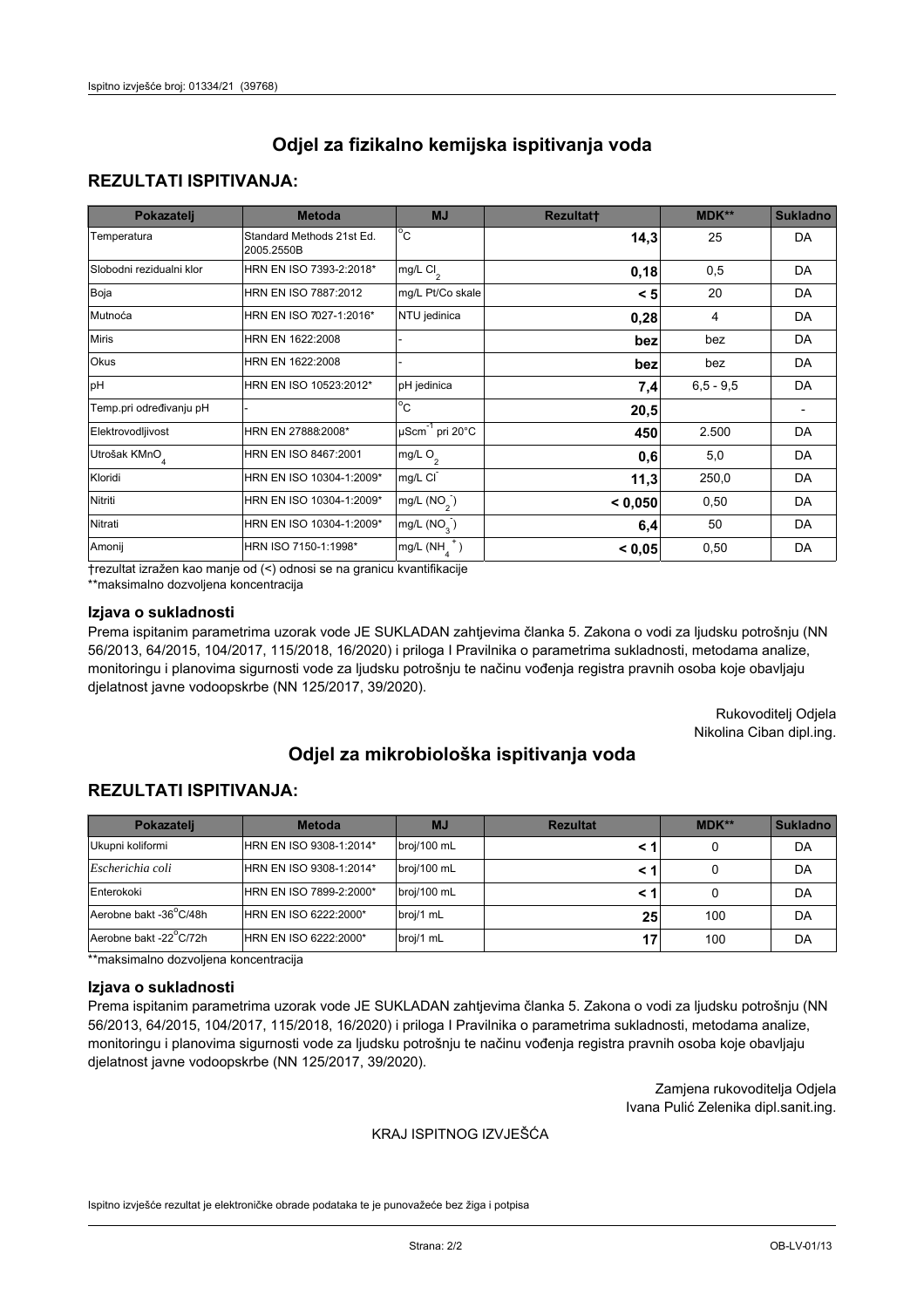



Rakitje, 21.06.2021.

# **ISPITNO IZVJEŠĆE**

## ISPITNO IZVJEŠĆE BROJ: 01335/21 (39769)

| Naziv uzorka:<br>Vrsta uzorka:                                                  |                                                                                                                                                                                                                                                                             | VODA ZA LJUDSKU POTROŠNJU<br>Javna vodoopskrba - razvodni sustav                                             |                                                                   |                                       |  |
|---------------------------------------------------------------------------------|-----------------------------------------------------------------------------------------------------------------------------------------------------------------------------------------------------------------------------------------------------------------------------|--------------------------------------------------------------------------------------------------------------|-------------------------------------------------------------------|---------------------------------------|--|
| HEO:<br>Uzorkovao:<br>Metoda<br>uzorkovanja:<br>Plan uzorkovanja: OB-LV-07/2021 | Ivanić Grad                                                                                                                                                                                                                                                                 | Služba za zdravstvenu ekologiju / Marija Vrban dipl.san.ing.<br>HRN ISO 5667-5:2011*, HRN EN ISO 19458:2008* |                                                                   |                                       |  |
| Uzorak uzorkovan<br>Vrijeme uzimanja uzorka:<br>Analiza započeta:               |                                                                                                                                                                                                                                                                             | 17.06.2021.09:05<br>17.06.2021.11:56                                                                         | Vrijeme dostave:<br>Analiza završena:                             | 17.06.2021.11:20<br>21.06.2021. 10:32 |  |
| Naručitelj:                                                                     | OIB: 54189804734                                                                                                                                                                                                                                                            | KOLEDOVČINA ULICA 1, 10000 ZAGREB                                                                            | VODOOPSKRBA I ODVODNJA ZAGREBAČKE ŽUPANIJE D.O.O.- PJ IVANIĆ GRAD |                                       |  |
| Lokacija:                                                                       | Br. ugovora: 53-Z-UG-2021. od 03.03.2021.<br>NH KOD ŠKOLE, IVANIČKO GRABERJE<br>Vodovodom upravlja: VODOOPSKRBA I ODVODNJA ZAGREBAČKE ŽUPANIJE D.O.O.- PJ IVANIĆ GRAD<br>KOLEDOVČINA ULICA 1, 10000 ZAGREB<br>OIB: 54189804734<br>Br. ugovora: 53-Z-UG-2021. od 03.03.2021. |                                                                                                              |                                                                   |                                       |  |
| Oblik zahtjeva:                                                                 | Zahtjev po ugovoru                                                                                                                                                                                                                                                          |                                                                                                              |                                                                   |                                       |  |

Opis uzorka: Uzorak za fizikalno kemijska ispitivanja uzorkovan u kemijski čistu staklenu ambalažu volumena 500 ml. Uzorak za mikrobiološka ispitivanja uzorkovan u sterilnu staklenu ambalažu volumena 500 ml s dodatkom natrijevog tiosulfata.

Sukladnost je izražena uz rezultate ispitivanja.

Zamjena rukovoditelja Službe Nikolina Ciban dipl.ing.

Napomena:

1) Rezultati ispitivanja odnose se isključivo na ispitani uzorak odnosno zaprimljeni ukoliko je uzorkovanje izvršio naručitelj.

- 2) Ispitna izvješća se ne smiju umnožavati bez odobrenja Zavoda.
- 3) Akreditirane metode označene su zvjezdicom (\*).

4) Pri donošenju odluke o sukladnosti mjernih razultata s propisanim graničnim vrijednostima za akreditirane metode primjenjuje se pravilo jednostavnog prihvaćanja pri čemu se mjerna nesigurnost ne uzima u obzir, ali je dostupna na zahtjev u ispitnom laboratoriju. 5) Zavod se odriče odgovornosti za informacije dobivene od naručitelja

Služba za zdravstvenu ekologiju ovlaštena je kao službeni laboratorij za obavljanje određenih analiza vode, hrane u okolišnih uzoraka u proizvodnji hrane prema rješenju Ministarstva poljoprivrede: KLASA: UP/I-322-01/21-01/05, URBROJ: 525-10/1304-21-4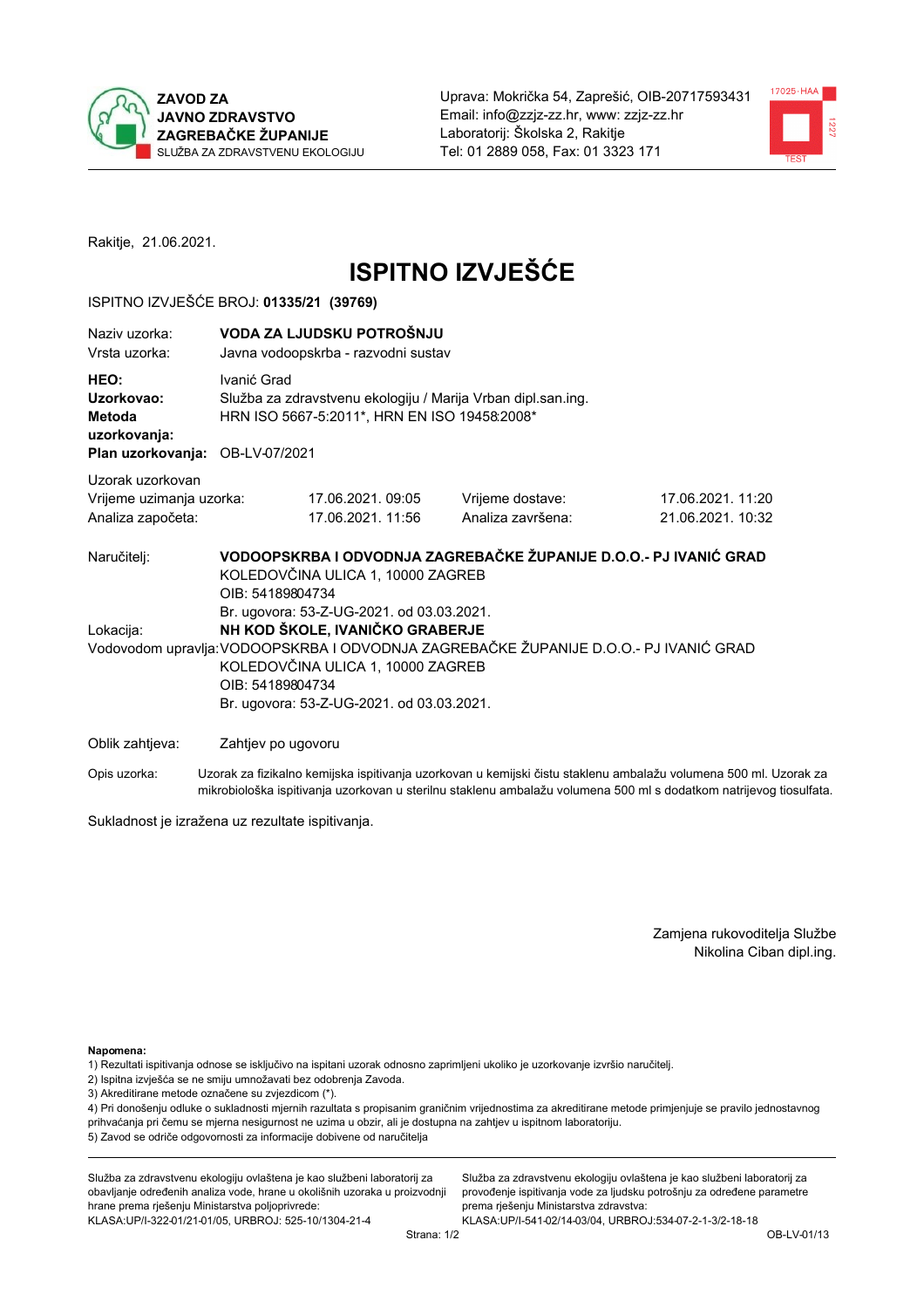# **REZULTATI ISPITIVANJA:**

| Pokazatelj                | <b>Metoda</b>                           | <b>MJ</b>                                | <b>Rezultatt</b> | <b>MDK**</b> | <b>Sukladno</b> |
|---------------------------|-----------------------------------------|------------------------------------------|------------------|--------------|-----------------|
| Temperatura               | Standard Methods 21st Ed.<br>2005.2550B | $\overline{C}$                           | 16,9             | 25           | DA              |
| Slobodni rezidualni klor  | HRN EN ISO 7393-2:2018*                 | $\overline{\text{mg/L}}$ Cl <sub>2</sub> | 0, 10            | 0,5          | DA              |
| Boja                      | HRN EN ISO 7887:2012                    | mg/L Pt/Co skale                         | < 5              | 20           | DA              |
| Mutnoća                   | HRN EN ISO 7027-1:2016*                 | NTU jedinica                             | 0,31             | 4            | DA              |
| <b>Miris</b>              | HRN EN 1622:2008                        |                                          | bez              | bez          | DA              |
| Okus                      | HRN EN 1622:2008                        |                                          | bez              | bez          | DA              |
| pH                        | HRN EN ISO 10523:2012*                  | pH jedinica                              | 7,4              | $6.5 - 9.5$  | DA              |
| Temp.pri određivanju pH   |                                         | $\overline{c}$                           | 20,6             |              |                 |
| Elektrovodljivost         | HRN EN 27888:2008*                      | $\mu$ Scm <sup>-1</sup> pri 20°C         | 446              | 2.500        | DA              |
| Utrošak KMnO <sub>4</sub> | HRN EN ISO 8467:2001                    | mg/L $O_2$                               | 0,7              | 5,0          | DA              |
| Kloridi                   | HRN EN ISO 10304-1:2009*                | mg/L CI                                  | 10,4             | 250,0        | DA              |
| Nitriti                   | HRN EN ISO 10304-1:2009*                | mg/L $(NO2)$                             | < 0,050          | 0,50         | DA              |
| Nitrati                   | HRN EN ISO 10304-1:2009*                | mg/L $(NO3)$                             | 6,5              | 50           | DA              |
| Amonij                    | HRN ISO 7150-1:1998*                    | mg/L $(NH_{\lambda}^{\dagger})$          | < 0,05           | 0,50         | DA              |

trezultat izražen kao manje od (<) odnosi se na granicu kvantifikacije

\*\*maksimalno dozvoljena koncentracija

## Izjava o sukladnosti

Prema ispitanim parametrima uzorak vode JE SUKLADAN zahtjevima članka 5. Zakona o vodi za ljudsku potrošnju (NN 56/2013, 64/2015, 104/2017, 115/2018, 16/2020) i priloga I Pravilnika o parametrima sukladnosti, metodama analize, monitoringu i planovima sigurnosti vode za ljudsku potrošnju te načinu vođenja registra pravnih osoba koje obavljaju djelatnost javne vodoopskrbe (NN 125/2017, 39/2020).

> Rukovoditelj Odjela Nikolina Ciban dipl.ing.

# Odjel za mikrobiološka ispitivanja voda

# **REZULTATI ISPITIVANJA:**

| Pokazatelj             | <b>Metoda</b>           | <b>MJ</b>   | <b>Rezultat</b> | <b>MDK**</b> | <b>Sukladno</b> |
|------------------------|-------------------------|-------------|-----------------|--------------|-----------------|
| Ukupni koliformi       | HRN EN ISO 9308-1:2014* | broj/100 mL |                 |              | DA              |
| Escherichia coli       | HRN EN ISO 9308-1:2014* | broj/100 mL |                 |              | DA              |
| Enterokoki             | HRN EN ISO 7899-2:2000* | broj/100 mL |                 |              | DA              |
| Aerobne bakt -36°C/48h | HRN EN ISO 6222:2000*   | broj/1 mL   |                 | 100          | DA              |
| Aerobne bakt -22°C/72h | HRN EN ISO 6222:2000*   | broj/1 mL   | 65              | 100          | DA              |

\*\*maksimalno dozvoljena koncentracija

#### Izjava o sukladnosti

Prema ispitanim parametrima uzorak vode JE SUKLADAN zahtjevima članka 5. Zakona o vodi za ljudsku potrošnju (NN 56/2013, 64/2015, 104/2017, 115/2018, 16/2020) i priloga I Pravilnika o parametrima sukladnosti, metodama analize, monitoringu i planovima sigurnosti vode za ljudsku potrošnju te načinu vođenja registra pravnih osoba koje obavljaju djelatnost javne vodoopskrbe (NN 125/2017, 39/2020).

> Zamjena rukovoditelja Odjela Ivana Pulić Zelenika dipl.sanit.ing.

### KRAJ ISPITNOG IZVJEŠĆA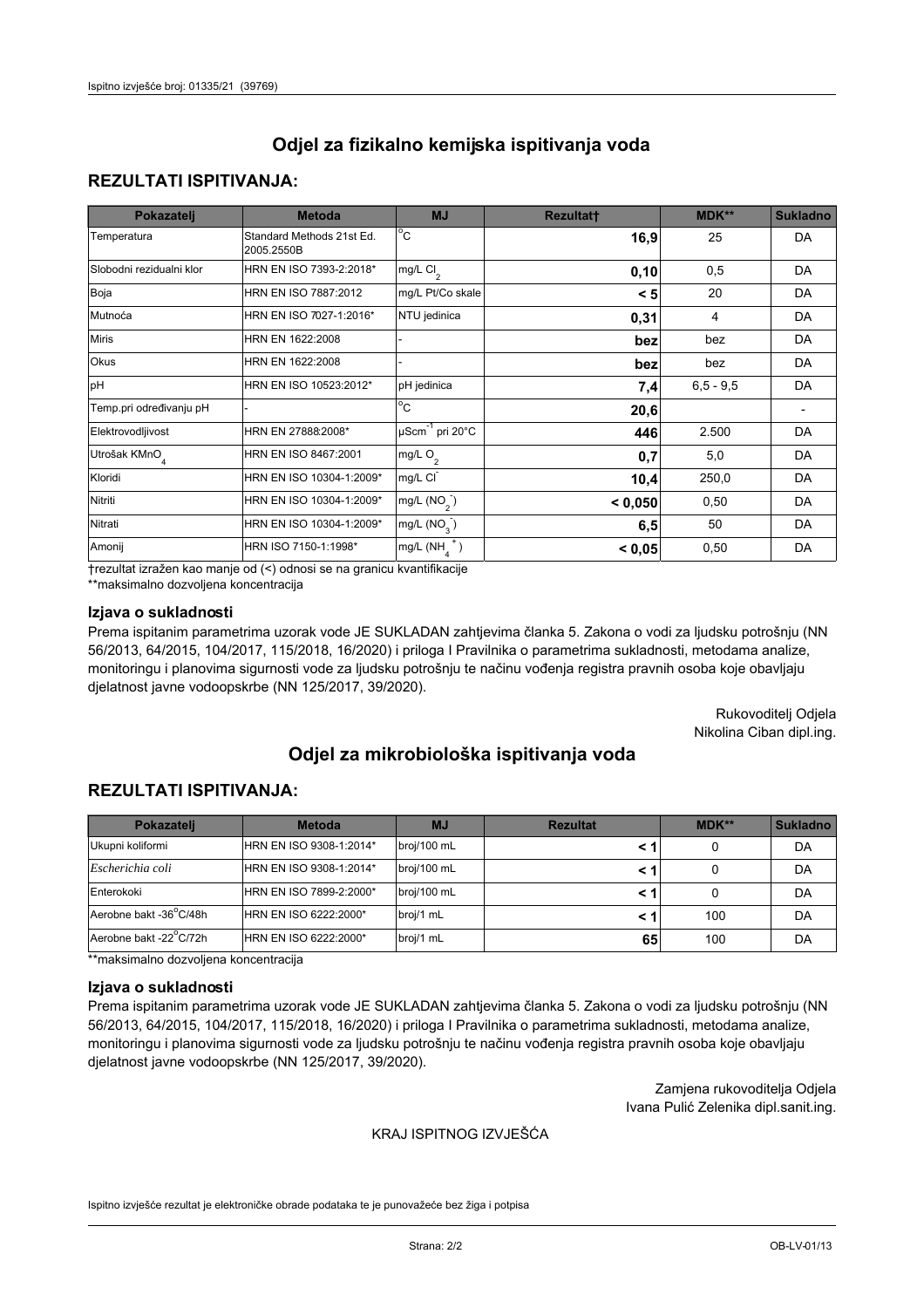



Rakitje, 21.06.2021.

# **ISPITNO IZVJEŠĆE**

## ISPITNO IZVJEŠĆE BROJ: 01336/21 (39770)

| Naziv uzorka:<br>Vrsta uzorka:                                                  | VODA ZA LJUDSKU POTROŠNJU<br>Javna vodoopskrba - razvodni sustav                                                                                                                                                                                                                                                                                                                             |                                       |                                                                                                                  |  |  |  |
|---------------------------------------------------------------------------------|----------------------------------------------------------------------------------------------------------------------------------------------------------------------------------------------------------------------------------------------------------------------------------------------------------------------------------------------------------------------------------------------|---------------------------------------|------------------------------------------------------------------------------------------------------------------|--|--|--|
| HEO:<br>Uzorkovao:<br>Metoda<br>uzorkovanja:<br>Plan uzorkovanja: OB-LV-07/2021 | Ivanić Grad<br>Služba za zdravstvenu ekologiju / Marija Vrban dipl.san.ing.<br>HRN ISO 5667-5:2011*, HRN EN ISO 19458:2008*                                                                                                                                                                                                                                                                  |                                       |                                                                                                                  |  |  |  |
| Uzorak uzorkovan                                                                |                                                                                                                                                                                                                                                                                                                                                                                              |                                       |                                                                                                                  |  |  |  |
| Vrijeme uzimanja uzorka:<br>Analiza započeta:                                   | 17.06.2021, 09:15<br>17.06.2021. 11:56                                                                                                                                                                                                                                                                                                                                                       | Vrijeme dostave:<br>Analiza završena: | 17.06.2021.11:20<br>21.06.2021. 10:32                                                                            |  |  |  |
| Naručitelj:<br>Lokacija:                                                        | VODOOPSKRBA I ODVODNJA ZAGREBAČKE ŽUPANIJE D.O.O.- PJ IVANIĆ GRAD<br>KOLEDOVČINA ULICA 1, 10000 ZAGREB<br>OIB: 54189804734<br>Br. ugovora: 53-Z-UG-2021. od 03.03.2021.<br>NH KOD ŠKOLE, KRIŽ<br>Vodovodom upravlja: VODOOPSKRBA I ODVODNJA ZAGREBAČKE ŽUPANIJE D.O.O.- PJ IVANIĆ GRAD<br>KOLEDOVČINA ULICA 1, 10000 ZAGREB<br>OIB: 54189804734<br>Br. ugovora: 53-Z-UG-2021. od 03.03.2021. |                                       |                                                                                                                  |  |  |  |
| Oblik zahtjeva:                                                                 | Zahtjev po ugovoru                                                                                                                                                                                                                                                                                                                                                                           |                                       |                                                                                                                  |  |  |  |
| Opis uzorka:                                                                    |                                                                                                                                                                                                                                                                                                                                                                                              |                                       | Uzorak za fizikalno kemijska ispitivanja uzorkovan u kemijski čistu staklenu ambalažu volumena 500 ml. Uzorak za |  |  |  |

mikrobiološka ispitivanja uzorkovan u sterilnu staklenu ambalažu volumena 500 ml s dodatkom natrijevog tiosulfata.

Sukladnost je izražena uz rezultate ispitivanja.

Zamjena rukovoditelja Službe Nikolina Ciban dipl.ing.

Napomena:

1) Rezultati ispitivanja odnose se isključivo na ispitani uzorak odnosno zaprimljeni ukoliko je uzorkovanje izvršio naručitelj.

- 2) Ispitna izvješća se ne smiju umnožavati bez odobrenja Zavoda.
- 3) Akreditirane metode označene su zvjezdicom (\*).

4) Pri donošenju odluke o sukladnosti mjernih razultata s propisanim graničnim vrijednostima za akreditirane metode primjenjuje se pravilo jednostavnog prihvaćanja pri čemu se mjerna nesigurnost ne uzima u obzir, ali je dostupna na zahtjev u ispitnom laboratoriju. 5) Zavod se odriče odgovornosti za informacije dobivene od naručitelja

Služba za zdravstvenu ekologiju ovlaštena je kao službeni laboratorij za obavljanje određenih analiza vode, hrane u okolišnih uzoraka u proizvodnji hrane prema rješenju Ministarstva poljoprivrede: KLASA: UP/I-322-01/21-01/05, URBROJ: 525-10/1304-21-4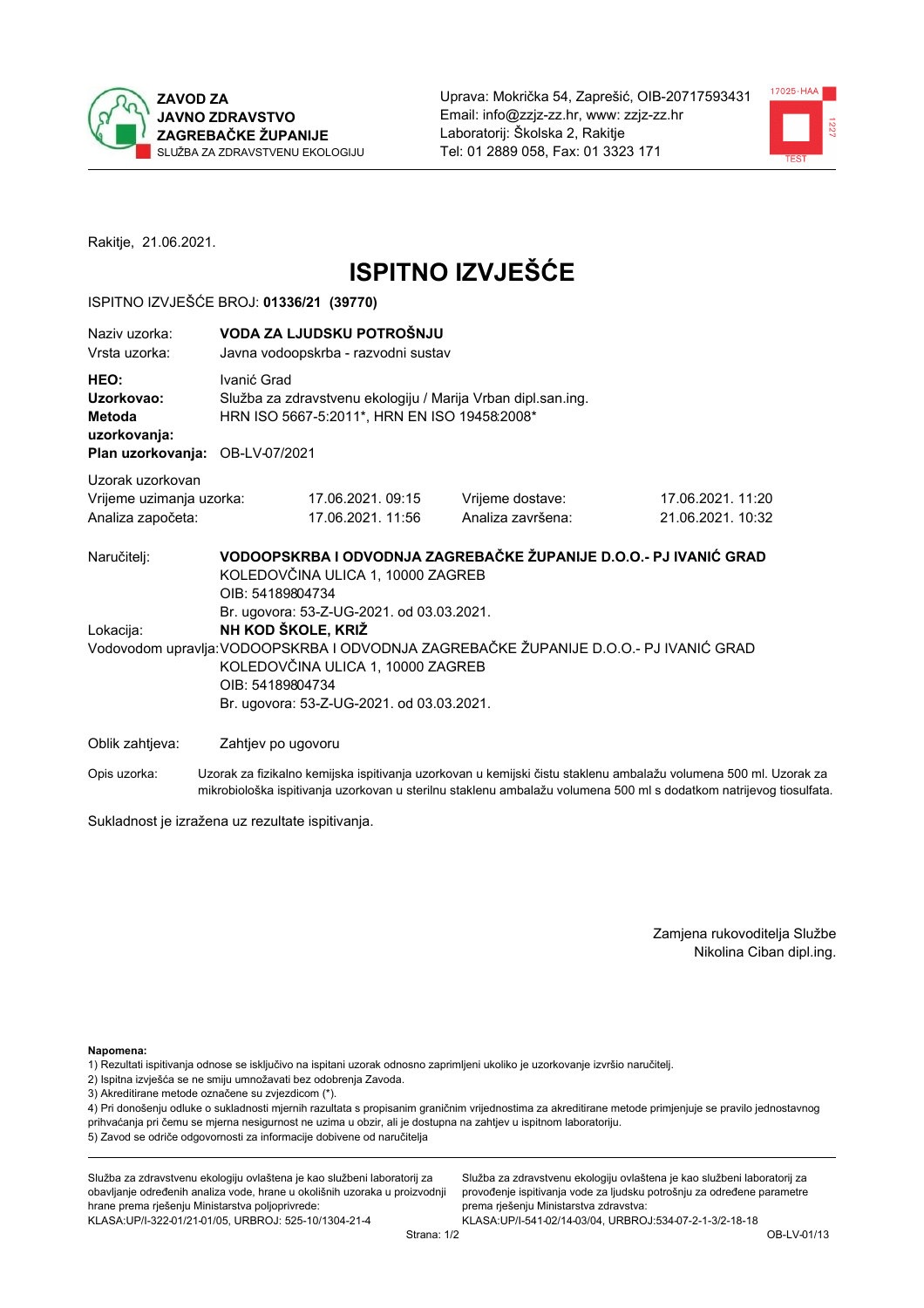# **REZULTATI ISPITIVANJA:**

| Pokazatelj                | <b>Metoda</b>                           | <b>MJ</b>                        | <b>Rezultatt</b> | MDK**       | <b>Sukladno</b> |
|---------------------------|-----------------------------------------|----------------------------------|------------------|-------------|-----------------|
| Temperatura               | Standard Methods 21st Ed.<br>2005.2550B | $^{\circ}$ C                     | 16,1             | 25          | DA              |
| Slobodni rezidualni klor  | HRN EN ISO 7393-2:2018*                 | mg/L $Cl2$                       | 0,09             | 0,5         | DA              |
| Boja                      | HRN EN ISO 7887:2012                    | mg/L Pt/Co skale                 | < 5              | 20          | DA              |
| Mutnoća                   | HRN EN ISO 7027-1:2016*                 | NTU jedinica                     | 0,22             | 4           | DA              |
| <b>Miris</b>              | HRN EN 1622:2008                        |                                  | bez              | bez         | DA              |
| Okus                      | HRN EN 1622:2008                        |                                  | bez              | bez         | DA              |
| pH                        | HRN EN ISO 10523:2012*                  | pH jedinica                      | 7,5              | $6,5 - 9,5$ | DA              |
| Temp.pri određivanju pH   |                                         | $\overline{c}$                   | 20,7             |             |                 |
| Elektrovodljivost         | HRN EN 27888:2008*                      | $\mu$ Scm <sup>-1</sup> pri 20°C | 442              | 2.500       | DA              |
| Utrošak KMnO <sub>4</sub> | HRN EN ISO 8467:2001                    | mg/L O <sub>2</sub>              | 0,6              | 5,0         | DA              |
| Kloridi                   | HRN EN ISO 10304-1:2009*                | mg/L CI                          | 10,0             | 250,0       | DA              |
| Nitriti                   | HRN EN ISO 10304-1:2009*                | mg/L (NO <sub>2</sub> )          | < 0,050          | 0,50        | DA              |
| Nitrati                   | HRN EN ISO 10304-1:2009*                | mg/L (NO <sub>3</sub> )          | 6,3              | 50          | DA              |
| Amonij                    | HRN ISO 7150-1:1998*                    | $mg/L(NH_A^+)$                   | < 0,05           | 0,50        | DA              |

trezultat izražen kao manje od (<) odnosi se na granicu kvantifikacije

\*\*maksimalno dozvoljena koncentracija

### Izjava o sukladnosti

Prema ispitanim parametrima uzorak vode JE SUKLADAN zahtjevima članka 5. Zakona o vodi za ljudsku potrošnju (NN 56/2013, 64/2015, 104/2017, 115/2018, 16/2020) i priloga I Pravilnika o parametrima sukladnosti, metodama analize, monitoringu i planovima sigurnosti vode za ljudsku potrošnju te načinu vođenja registra pravnih osoba koje obavljaju djelatnost javne vodoopskrbe (NN 125/2017, 39/2020).

> Rukovoditelj Odjela Nikolina Ciban dipl.ing.

# Odjel za mikrobiološka ispitivanja voda

# **REZULTATI ISPITIVANJA:**

| Pokazateli             | <b>Metoda</b>           | <b>MJ</b>   | <b>Rezultat</b> | <b>MDK**</b> | <b>Sukladno</b> |
|------------------------|-------------------------|-------------|-----------------|--------------|-----------------|
| Ukupni koliformi       | HRN EN ISO 9308-1:2014* | broj/100 mL |                 |              | DA              |
| Escherichia coli       | HRN EN ISO 9308-1:2014* | broj/100 mL |                 |              | DA              |
| Enterokoki             | HRN EN ISO 7899-2:2000* | broj/100 mL |                 |              | DA              |
| Aerobne bakt -36 C/48h | HRN EN ISO 6222:2000*   | broj/1 mL   |                 | 100          | DA              |
| Aerobne bakt -22 C/72h | HRN EN ISO 6222:2000*   | broj/1 mL   |                 | 100          | DA              |

\*\*maksimalno dozvoljena koncentracija

#### Izjava o sukladnosti

Prema ispitanim parametrima uzorak vode JE SUKLADAN zahtjevima članka 5. Zakona o vodi za ljudsku potrošnju (NN 56/2013, 64/2015, 104/2017, 115/2018, 16/2020) i priloga I Pravilnika o parametrima sukladnosti, metodama analize, monitoringu i planovima sigurnosti vode za ljudsku potrošnju te načinu vođenja registra pravnih osoba koje obavljaju djelatnost javne vodoopskrbe (NN 125/2017, 39/2020).

> Zamjena rukovoditelja Odjela Ivana Pulić Zelenika dipl.sanit.ing.

### KRAJ ISPITNOG IZVJEŠĆA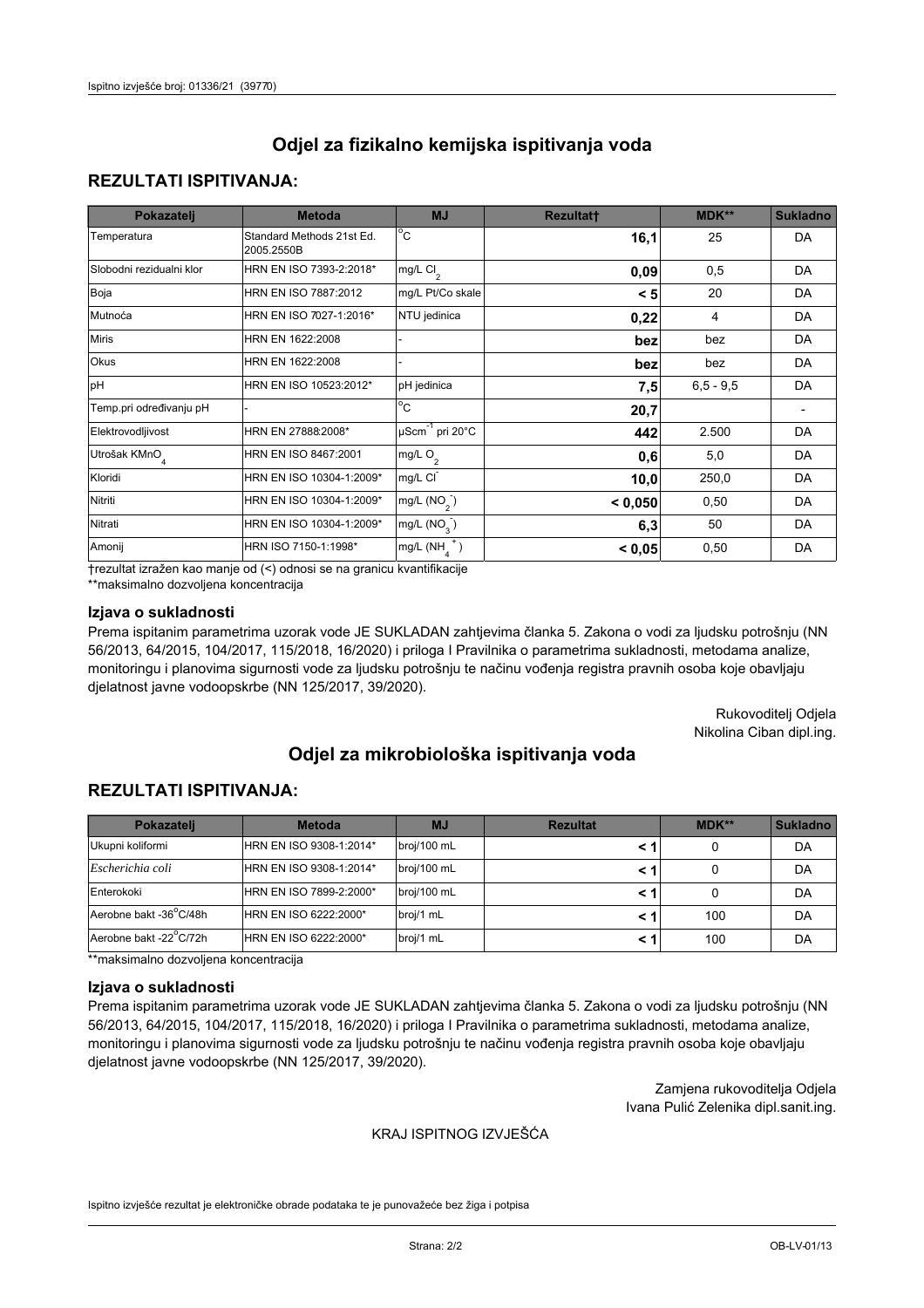



Rakitje, 21.06.2021.

# **ISPITNO IZVJEŠĆE**

## ISPITNO IZVJEŠĆE BROJ: 01337/21 (39771)

| Naziy uzorka:<br>Vrsta uzorka:                                                         |                                                                                                                                                                                                                                                                 | VODA ZA LJUDSKU POTROŠNJU<br>Javna vodoopskrba - razvodni sustav                                             |                                                                   |                                       |  |  |
|----------------------------------------------------------------------------------------|-----------------------------------------------------------------------------------------------------------------------------------------------------------------------------------------------------------------------------------------------------------------|--------------------------------------------------------------------------------------------------------------|-------------------------------------------------------------------|---------------------------------------|--|--|
| HEO:<br>Uzorkovao:<br><b>Metoda</b><br>uzorkovanja:<br>Plan uzorkovanja: OB-LV-07/2021 | Ivanić Grad                                                                                                                                                                                                                                                     | Služba za zdravstvenu ekologiju / Marija Vrban dipl.san.ing.<br>HRN ISO 5667-5:2011*, HRN EN ISO 19458:2008* |                                                                   |                                       |  |  |
| Uzorak uzorkovan<br>Vrijeme uzimanja uzorka:<br>Analiza započeta:                      |                                                                                                                                                                                                                                                                 | 17.06.2021.09:35<br>17.06.2021. 11:57                                                                        | Vrijeme dostave:<br>Analiza završena:                             | 17.06.2021.11:20<br>21.06.2021. 10:32 |  |  |
| Naručitelj:                                                                            | OIB: 54189804734                                                                                                                                                                                                                                                | KOLEDOVČINA ULICA 1, 10000 ZAGREB                                                                            | VODOOPSKRBA I ODVODNJA ZAGREBAČKE ŽUPANIJE D.O.O.- PJ IVANIĆ GRAD |                                       |  |  |
| Lokacija:                                                                              | Br. ugovora: 53-Z-UG-2021. od 03.03.2021.<br><b>NH NOVOSELEC</b><br>Vodovodom upravlja: VODOOPSKRBA I ODVODNJA ZAGREBAČKE ŽUPANIJE D.O.O.- PJ IVANIĆ GRAD<br>KOLEDOVČINA ULICA 1, 10000 ZAGREB<br>OIB: 54189804734<br>Br. ugovora: 53-Z-UG-2021. od 03.03.2021. |                                                                                                              |                                                                   |                                       |  |  |
| Oblik zahtjeva:                                                                        | Zahtjev po ugovoru                                                                                                                                                                                                                                              |                                                                                                              |                                                                   |                                       |  |  |
|                                                                                        |                                                                                                                                                                                                                                                                 |                                                                                                              |                                                                   |                                       |  |  |

Opis uzorka: Uzorak za fizikalno kemijska ispitivanja uzorkovan u kemijski čistu staklenu ambalažu volumena 500 ml. Uzorak za mikrobiološka ispitivanja uzorkovan u sterilnu staklenu ambalažu volumena 500 ml s dodatkom natrijevog tiosulfata.

Sukladnost je izražena uz rezultate ispitivanja.

Zamjena rukovoditelja Službe Nikolina Ciban dipl.ing.

Napomena:

1) Rezultati ispitivanja odnose se isključivo na ispitani uzorak odnosno zaprimljeni ukoliko je uzorkovanje izvršio naručitelj.

- 2) Ispitna izvješća se ne smiju umnožavati bez odobrenja Zavoda.
- 3) Akreditirane metode označene su zvjezdicom (\*).

4) Pri donošenju odluke o sukladnosti mjernih razultata s propisanim graničnim vrijednostima za akreditirane metode primjenjuje se pravilo jednostavnog prihvaćanja pri čemu se mjerna nesigurnost ne uzima u obzir, ali je dostupna na zahtjev u ispitnom laboratoriju. 5) Zavod se odriče odgovornosti za informacije dobivene od naručitelja

Služba za zdravstvenu ekologiju ovlaštena je kao službeni laboratorij za obavljanje određenih analiza vode, hrane u okolišnih uzoraka u proizvodnji hrane prema rješenju Ministarstva poljoprivrede: KLASA.UP/I-322-01/21-01/05, URBROJ: 525-10/1304-21-4